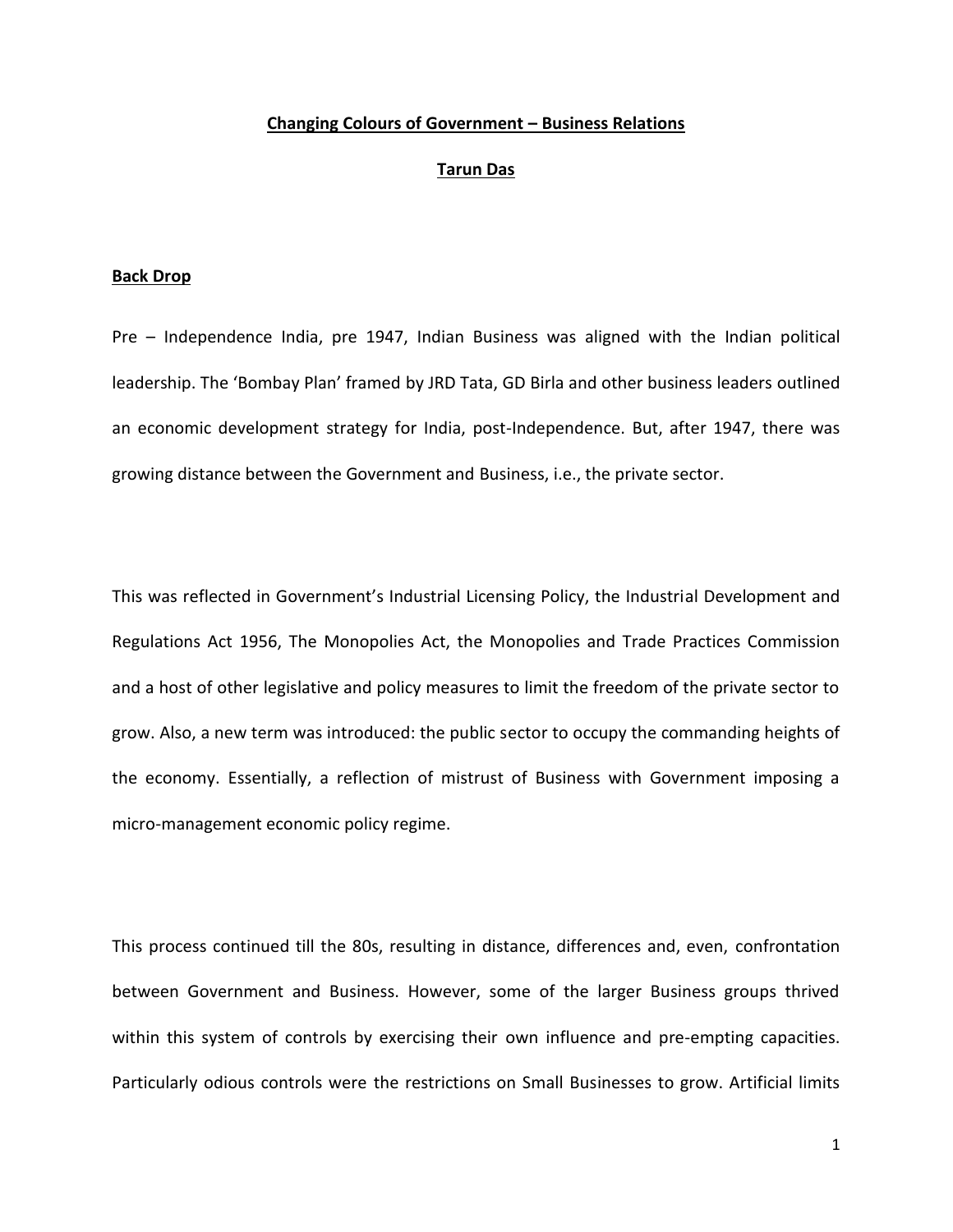were placed on small entrepreneurs to access finance and other facilities, to grow. Entrepreneurship was not in favour!

As a result, the 'Colour' of Government-Business Relations was a depressing "Black"!

# **Early Changes**

The first real sign of change in the relationship between Government and Business came in 1983 when Rajiv Gandhi (then General Secretary of the Congress Party), called the Association of Indian Engineering Industry (AIEI), the predecessor body of Confederation of Indian Industry (CII), to brief him, and other political leaders and senior officials in a closed-door, several hour session on Industrial Development issues. This went far beyond formal, protocol meetings.

He continued this process of informal consultations and briefings, including the presence of Ministers and senior officials. Very different from the previous format of written representations by Business, usually no response from Government and meetings and calls on Ministers and officials which were largely protocol and infructuous. A frustrating time. Little or no dialogue. The exception: T.A. Pai, Industry Minister for a few years, Mantosh Sondhi (Secretary, Heavy Industry and, later, Secretary, Steel). Both engaged, listened and acted to support a new model of Government/Industry Dialogue in their area of responsibility. They did not have a hostile or negative attitude towards Business. Quite the contrary.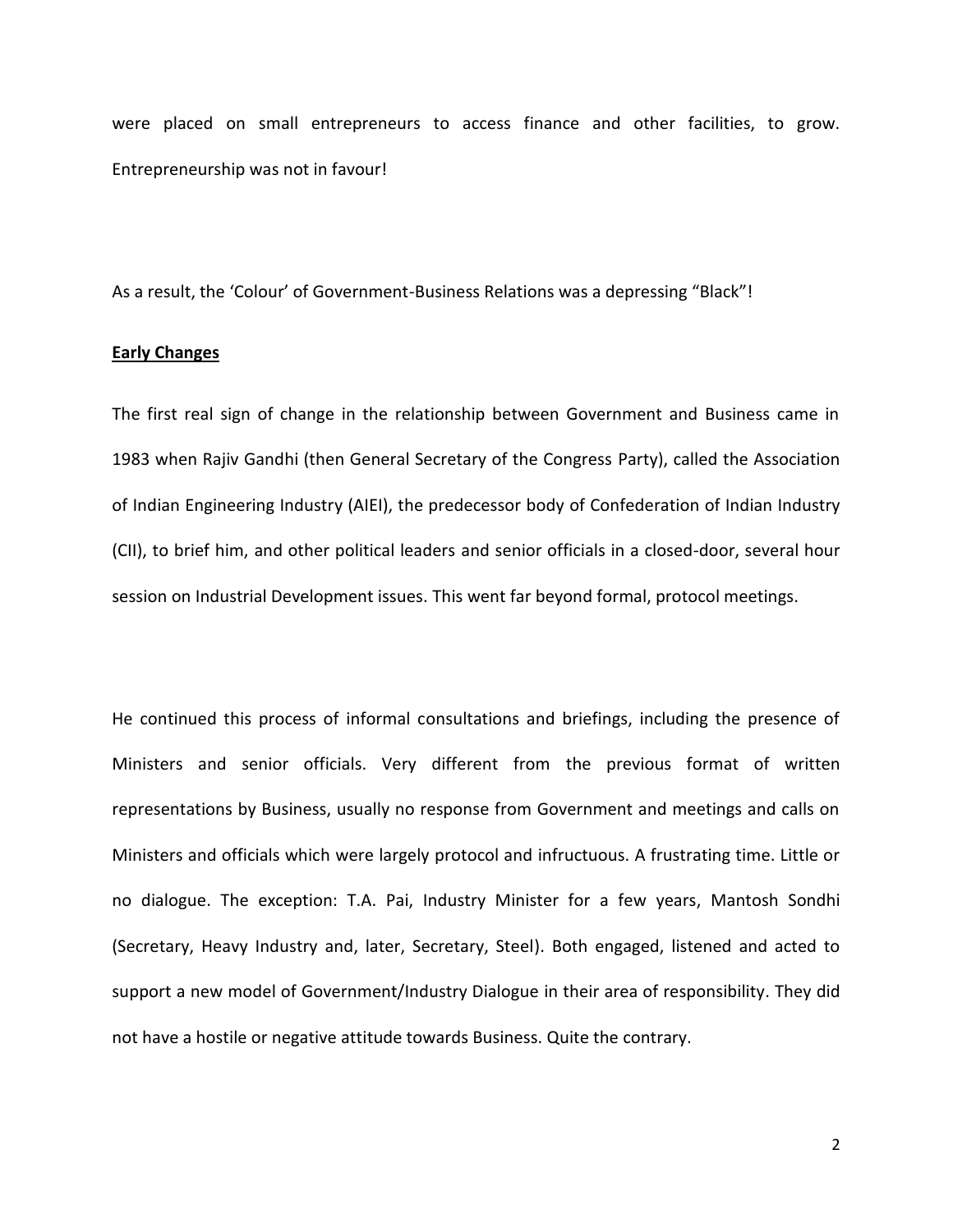Rajiv Gandhi took the engagement to another level when he became Prime Minister. On 22<sup>nd</sup> March 1985, he spent time with AIEI just focusing on Export strategy. In May 1985, he overruled the objections of the "system" to take a private sector delegation of 18 CEOs from AIEI to Moscow on his first State visit. In a meeting in Moscow during that visit, he said that private sector entrepreneurs would change the future shape of India. This was long before Indian business had any such aspirations. He hugely motivated Business.

## **The Glory Years**

The changes in the relationship, 1985-89, during Rajiv Gandhi's Prime Ministership were carried forward and institutionalized during the 1991-96 period when PV Narasimha Rao was PM, Manmohan Singh (Finance Minister) and AN Verma (Principal Secretary to the PM). Plus Rakesh Mohan (Economic Adviser, Ministry of Industry), Jayanta Roy (Economic Adviser, Ministry of Commerce), Montek Ahluwalia, Finance Secretary and NK Singh, Revenue Secretary. Naresh Chandra, then-Cabinet Secretary also played a key role. These personalities made a significant difference.

Business and Government worked as one team on domestic and foreign policy issues with dayto-day leadership being provided by AN Verma.

There was dialogue, engagement, consultation, sharing of views, travelling with the PM abroad, Davos, Vietnam, Singapore, etc. Much of this new teamwork was quietly done, below the radar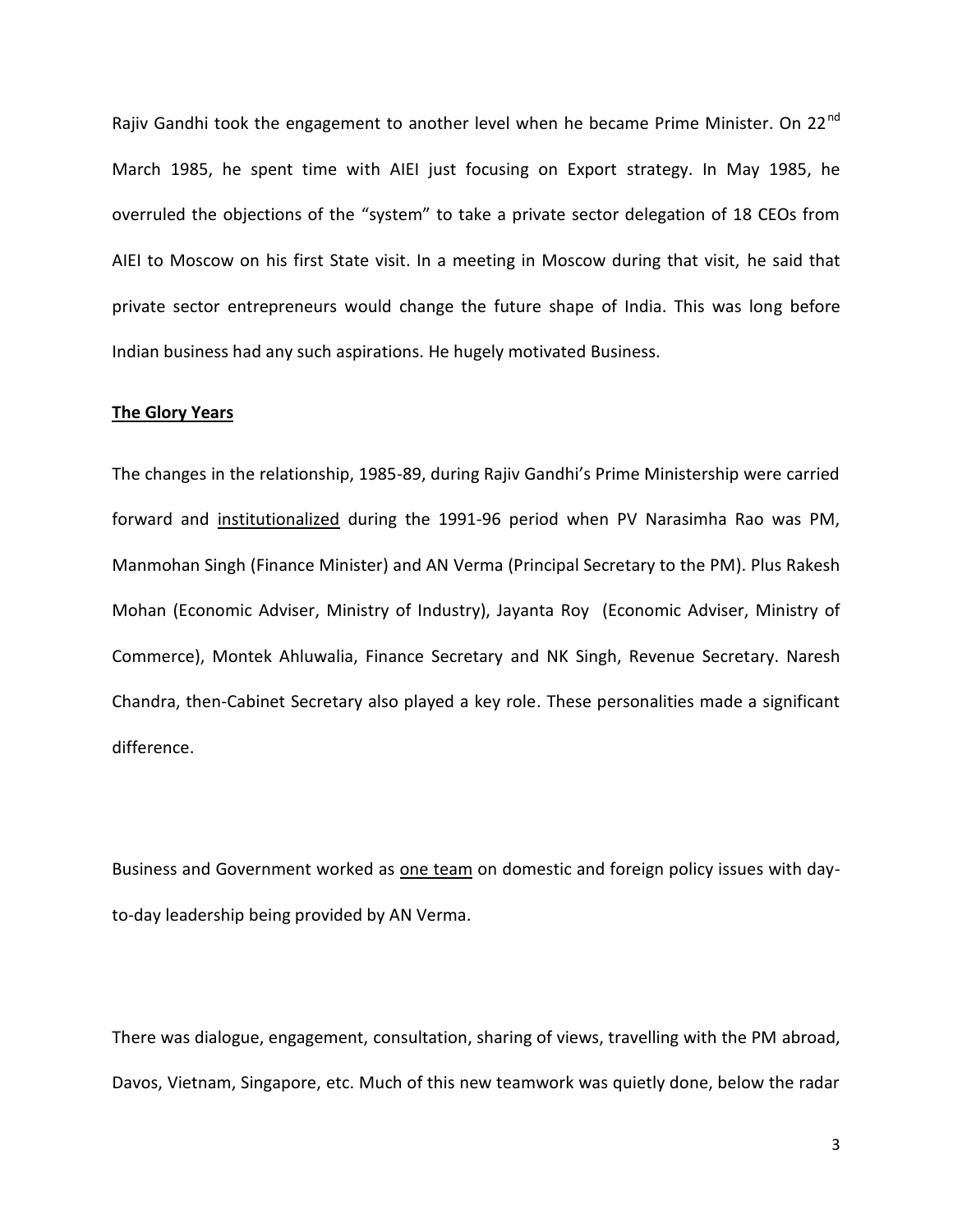screen and outside media attention. It was a new phenomenon and not a one-off effort. On the Business side, some of the key players were Ratan Tata, Rahul Bajaj, Dhruv Sawhney, Jamshed Irani, Jamshyd Godrej and Subodh Bhargava.

This period represented a new phenomenon in Government-Business relations and much credit has to go to the officials who were "secure" (as distinct from insecure), were comfortable interacting with Business without, in anyway, being compromised. A clear reason for this sense of security amongst these officials was the longer-term tenures they had served in Government; they had proved their capability and integrity. Business, also, worked seamlessly with them irrespective of whether they were Principal Secretaries, Secretaries or Joint Secretaries.

The "Colour" of the relationship between Government and Business was transformed, from the earlier situation of distance to closeness, from 'black' to a cheerful "blue"! From mistrust to Trust. A specific example in 1993/94 was the first CEOs delegation to Singapore in September 1993 which spent four and half hours with PM Goh Chok Tong, feedback to PMO and Narasimha Rao's 1994 September visit to Singapore and his famous "Look East Policy" Lecture. Coinciding with the PM's visit, the opening of CII's office in Singapore. The entire exercise was quietly coordinated by the PMO, MEA and CII working in close harmony. India came out looking very good.

The relationship change coincided with major policy changes by the Government - abolishing Industrial and import licensing, the Monopolies Act and the Monopolies Commission, to name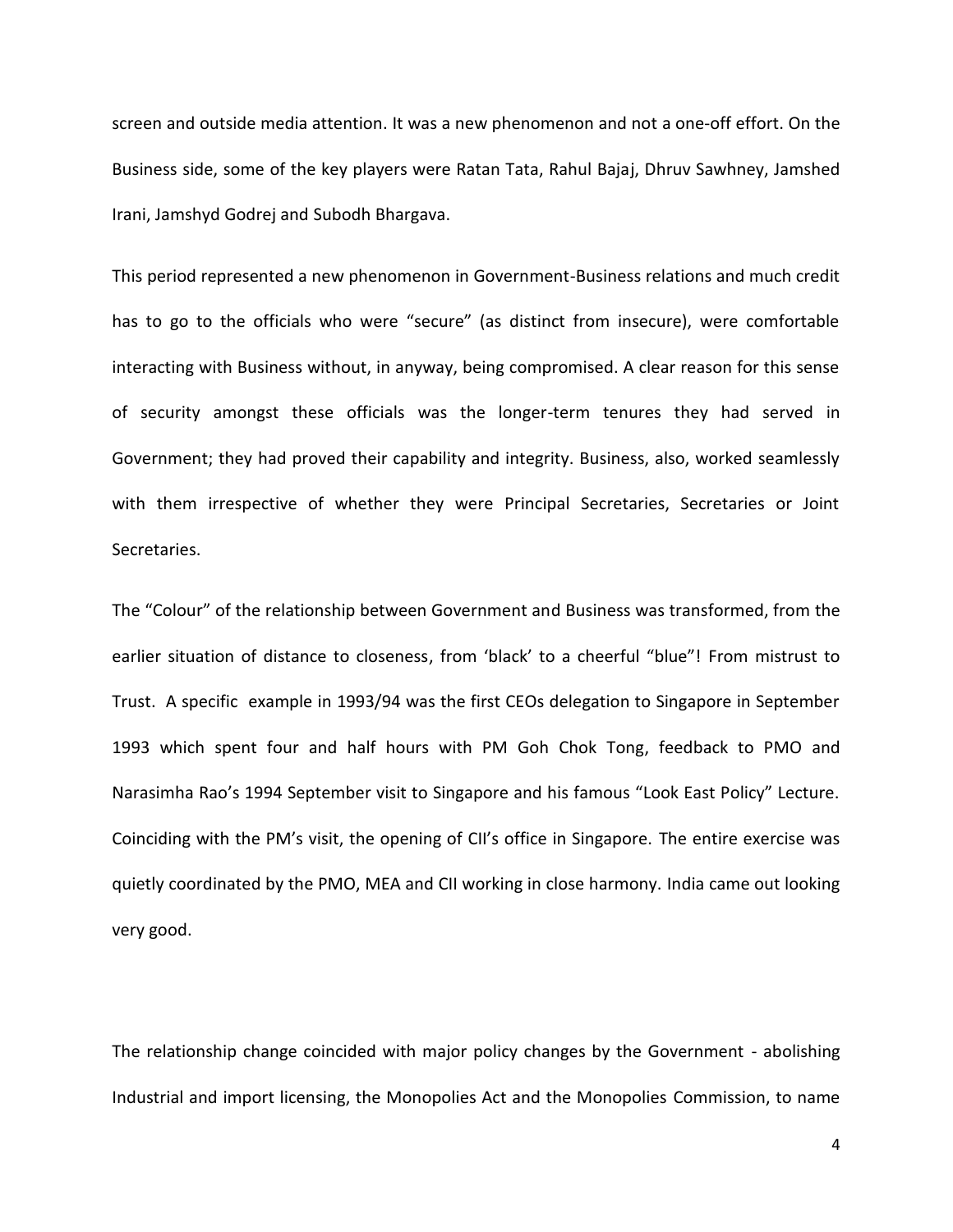just a few examples. Liberalization and deregulation was the order of the day, driven by Manmohan Singh , AN Verma and his team, with the PM lending political cover. GDP growth rapidly jumped to 7% for the last 3 years of the 1991-96 period. There was premature euphoria in the air.

In the post – 1991 period, there were amazing stories of 'Public Private Partnership", i.e., Government and Industry working together. One particular example continues to this day.

# **Davos: Bridge to the World**

Business, essentially CII-Confederation of Indian Industry – built a deep cooperation with the World Economic Forum (WEF), Geneva since 1984, which led to a Business-Government joint effort to use the Annual Davos Symposium in Switzerland, organized by WEF, to project India. CII promoted Indian corporates to join the Forum as members; CII organized an India Reception each year which increased in international popularity year after year. Indian CEOs also hosted separate Receptions. Indian speakers were included in Panels. Indian artists such as Amjad Ali Khan performed. Indian Prime Ministers delivered Keynote Speeches. Indian Ministers and officials participated and presented the Indian perspective. This extended to States. The first State to become a Member of WEF was the Government of Andhra Pradesh and Chandrababu Naidu, Chief Minister, gave very high priority to using Davos, to reach out for Investment in the State.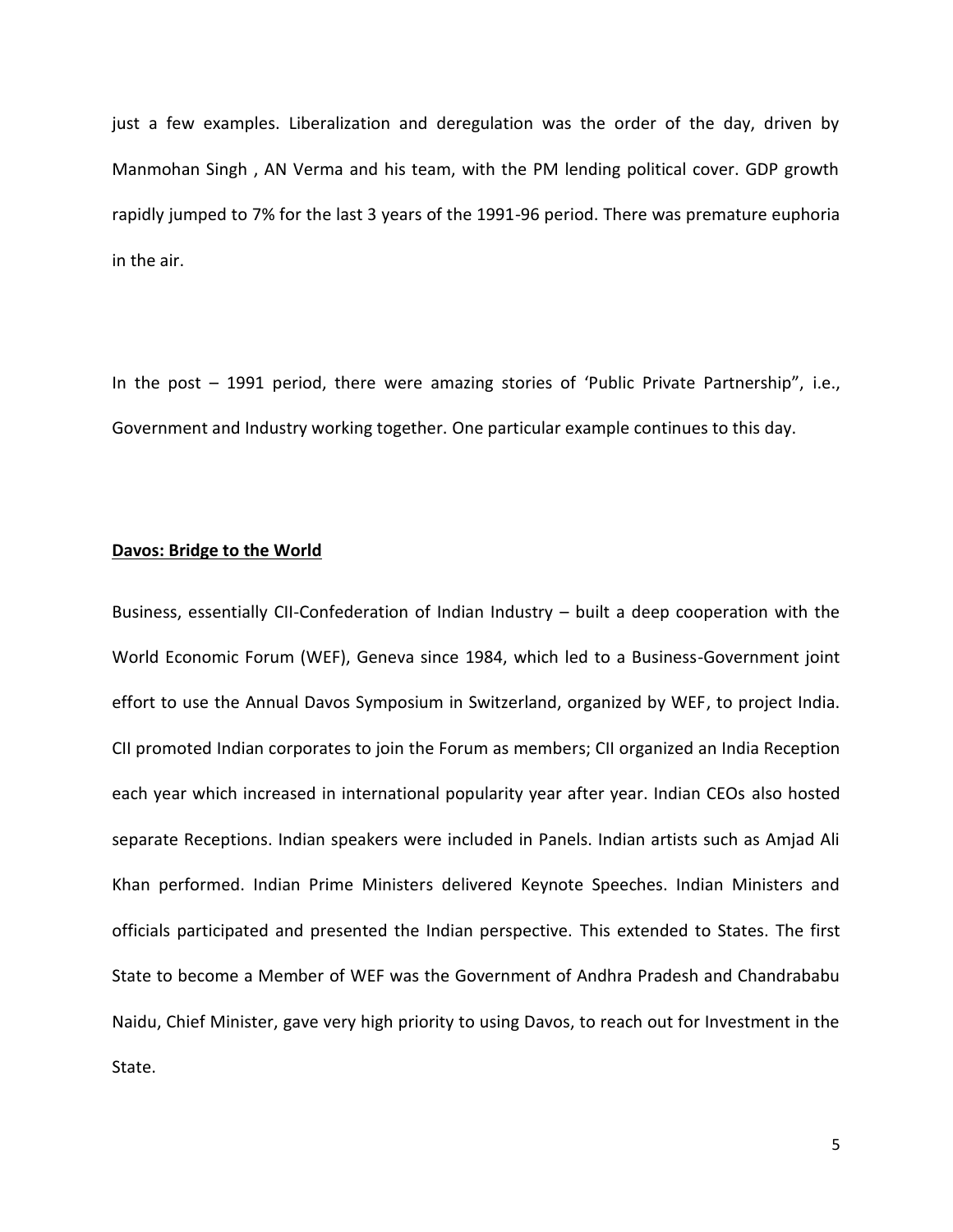Davos was used as a bridge to the world by the Indian Government, State Governments and Business working in concert. This partnership still continues and the investment of time, energy and finance to use Davos to serve India's national interest has been well-served, year after year. It is an ideal example of Government and Business working in harness and needs to be emulated in other spheres of activity.

In addition, the relationship with WEF led to Indian participation in their events and meetings around the world, giving Indian Government and Business a platform for outreach, be it in China, Africa, Latin America or Asia. At the same time, the World Economic Forum (WEF) was given a special platform in India, with the Central and State Governments, by CII.

## **Ministry of External Affairs**

Davos was a classic example of partnership involving the Ministry of Finance, the Ministry of Commerce and Industry, the PMO and CII. But, there were also outstanding examples between the Ministry of External Affairs (MEA) and CII.

In late 1980, 9 years after the creation of Bangladesh, India was given a green signal to organize a major Indian event in Dhaka. To be done by March 1981. A very tight deadline. AIEI (CII's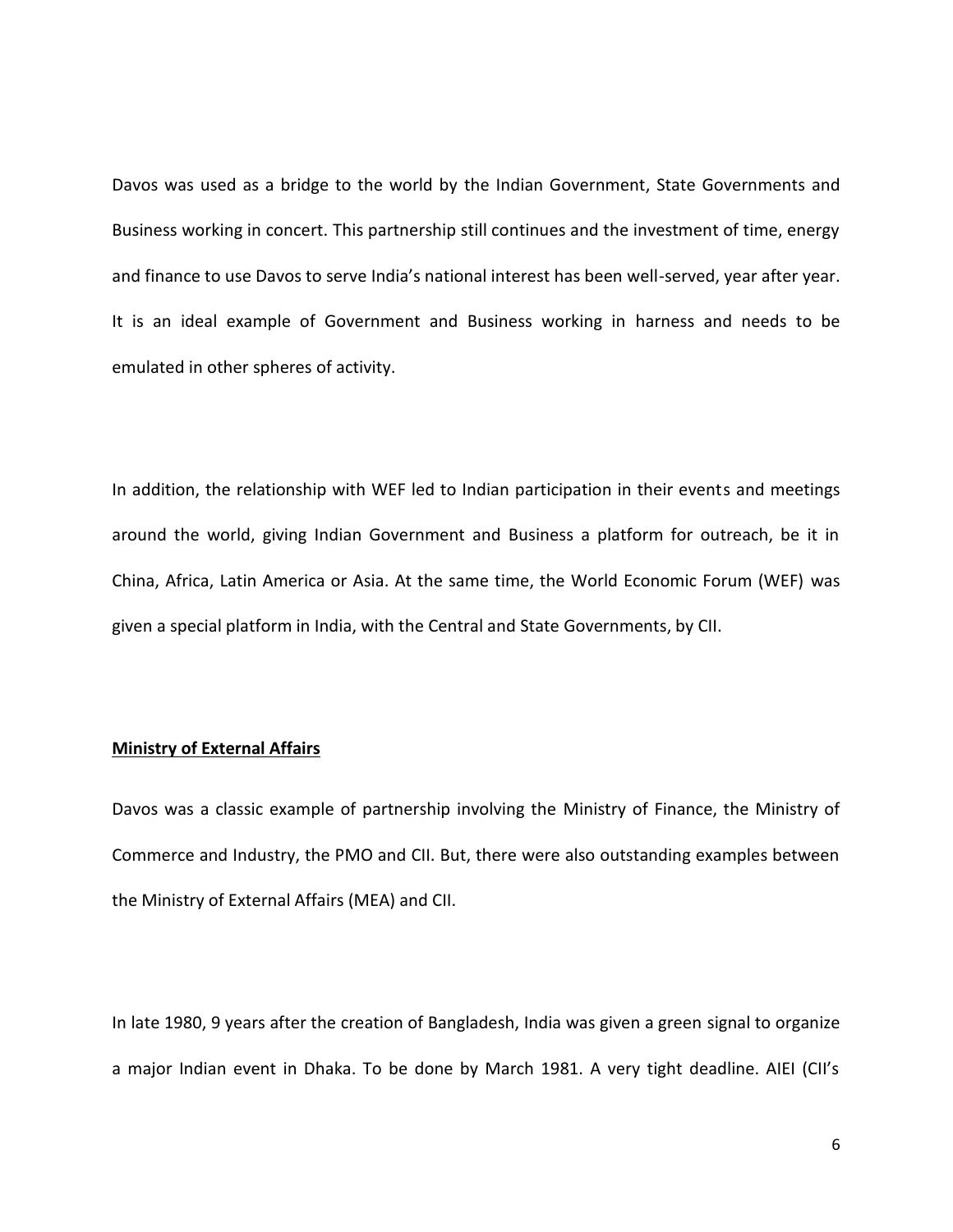predecessor body) was tasked to deliver a Trade Fair, Conferences, Cultural Programs etc at very short notice. Just 3 months. It had to be done and it was done, with trucks crossing rivers carrying exhibits. Customs officers being persuaded to cooperate.

The Exhibition and related events were so popular that the event was extended since people from all over Bangladesh were coming to visit. The Indian High Commission in Dhaka led by Ambassadors Muchkund Dubey and Kuldip Sahdev were indispensable to the project's success. And, Mrs Padma Sahdev fed the AIEI staff, day after day. India-Bangladesh relations took a Uturn for the better.

Another case was Mauritius. Shyam Saran was High Commissioner and CII organized a Made in India Show – an Exhibition, Fashion Show (Indian Fabrics), cultural programs etc. The PM of Mauritius and the people of the country were wooed by India very successfully. Such was the response that it was repeated again during Shyam Saran's tenure. MEA, the Indian Embassy and CII worked hand in hand to implement these high profile events.

A third case was in Singapore where MEA, the Indian High Commission and CII came together to do a similar set of programs to project India effectively.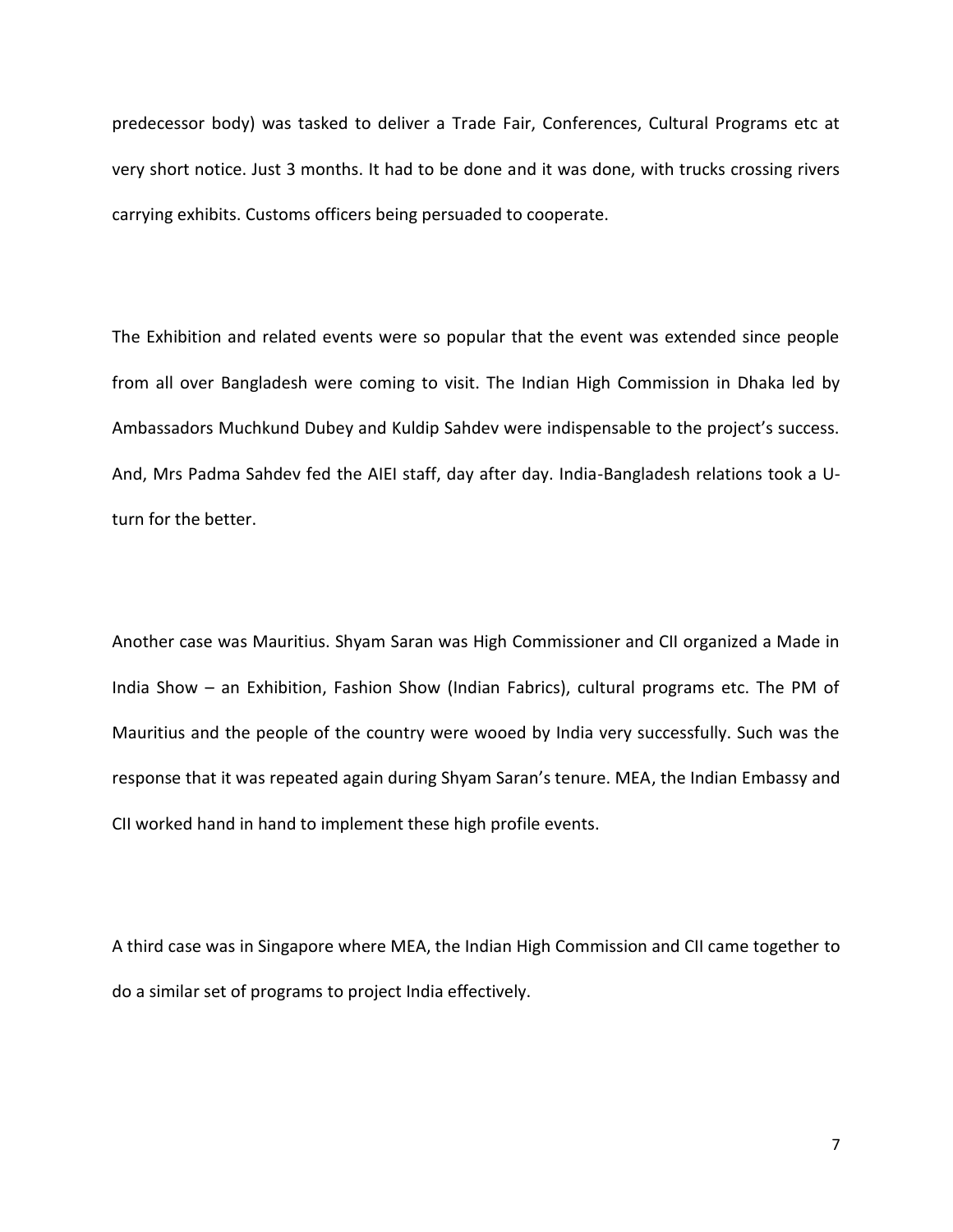There are many other examples of successful cooperation between MEA and CII and the Indian Missions. All of these were enormously appreciated and made a difference to bilateral relations.

### **The United Front Days**

Post – elections in 1996-1998, with the United Front Coalition Government, the relationship continued but with little to show in terms of new policy initiatives except Finance Minister P. Chidambaram's "Dream Budget" reducing the tax rates. This time coincided with the South East Asian financial crisis, lower growth and new pain in the economy and industry. Business sought slow down of liberalization and increased protection – very different to the 1991-96 period. Government – Business relations took a somewhat different turn. Dialogue continued but differences arose on the Reforms.

# **The Vajpayee Years**

When the NDA-1 came to power in Delhi in the late 90s, with PM Atal Bihari Vajpayee and Deputy PM, L.K. Advani at the helm, there was a fresh look at Indian Business and Business organizations, their role, their political affinities (if any), their capability and competence.

A number of questions seemed to exercise the Government: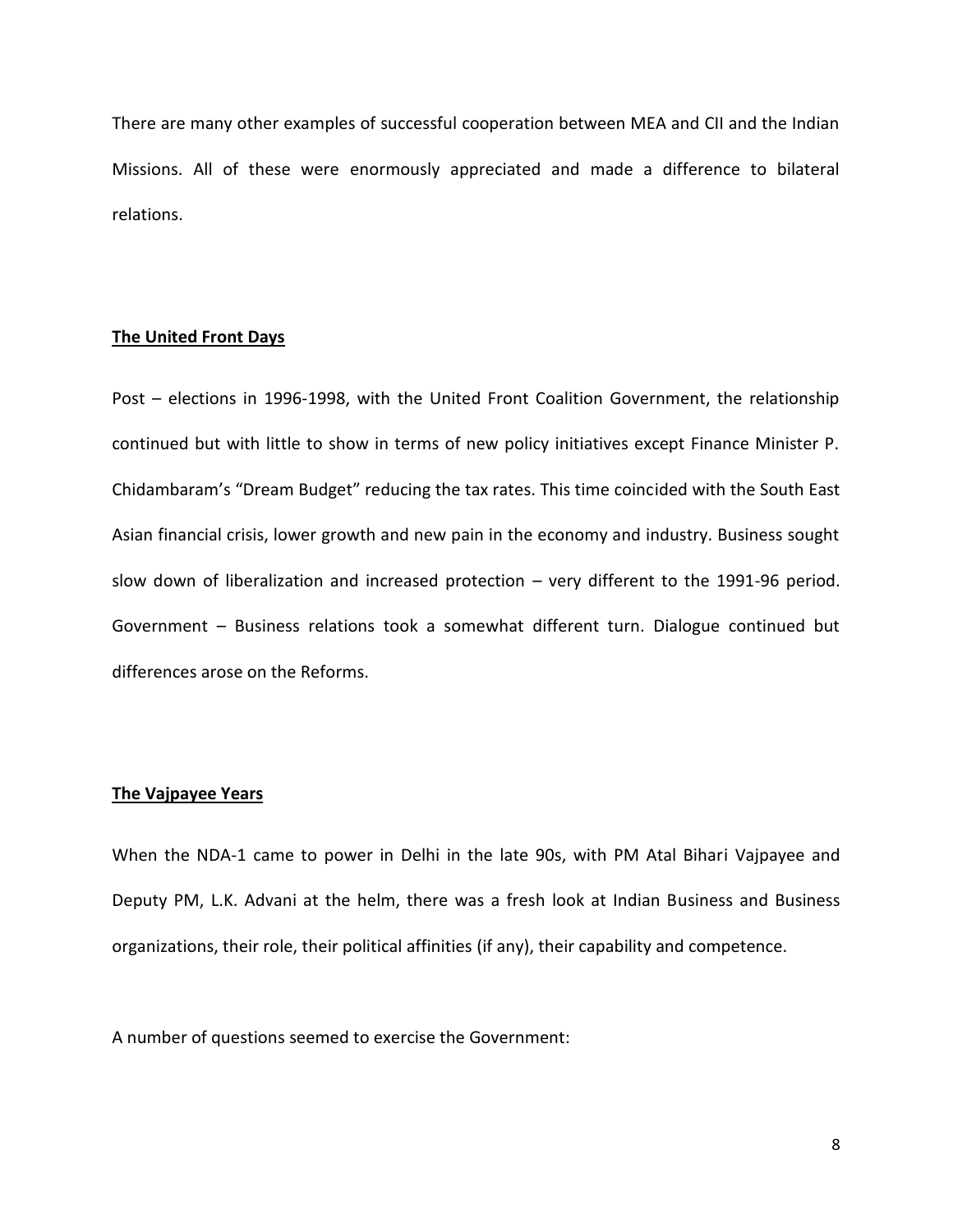- Whether partnership and collaboration was possible in the true and real sense.
- Whether Business, which had worked closely with previous governments of other political parties, was politicized and politically aligned.
- Whether Business organizations were trustworthy and dependable.
- Whether Business was only self-seeking or were able to look at national interest, and work for it.

These were natural, important questions and the process of building confidence and trust was based on actions, not words. The Government was favourably disposed to the private sector but it took a steady process of work to build a climate and environment of working together. What helped enormously was that the Prime Minister's office had a very senior position of Secretary (Economic), occupied by N.K. Singh, fully focused on the economy, economic policies, economic growth and interaction with Business. This was an ideal structure to forge a renewed Government-Business Partnership, especially since N.K. Singh, himself, was deeply knowledgeable about economic affairs and committed to working with Business. It was a perfect system at the apex of Government.

The PM's visits to New York and elsewhere were specific occasions when the responsibility for organization and leadership was entrusted to Business Organizations. So, also, for the Finance Minister, Yashwant Sinha. These were important occasions for outreach to investors in different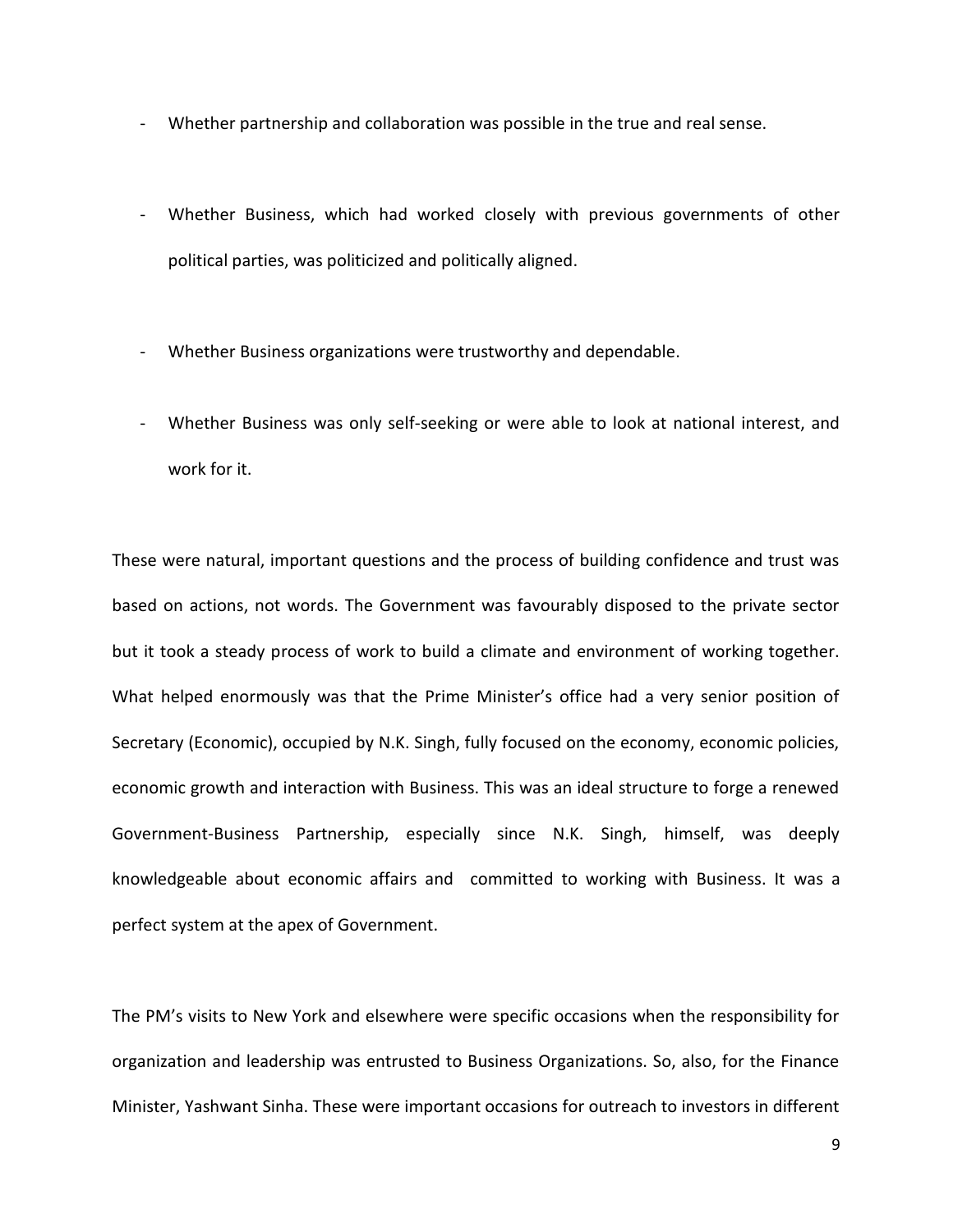countries and the planning and execution were jointly done by the Government and Business working in close concert. The 1998 Nuclear Tests by India had led to adverse Western reaction and sanctions. The environment had altered. The joint outreach, in this backdrop, became very important and it worked for India.

The WTO Annual Conference in Cancun was another example of the Commerce Minister, Arun Jaitley leading a delegation of Government and Business. Consultations with Business representatives to frame India's negotiating strategy, on a day to day basis in Cancun was very special; the teamwork under Mr Jaitley's leadership exceeded past precedents. Business engaged with international counterparts on behalf of India; Business addressed the media putting forward the Indian perspective; and, in a variety of other ways. This was a great example of mutual trust and partnership. The Commerce Minister even included Business in his daily morning strategy meetings with senior officials. This was "India Inc" at work.

Business not only interacted with the PMO, Finance, External Affairs, Commerce and Industry Ministries. Science and Technology, Education, Health, Steel, Chemicals, Food and Agriculture were some of the other Ministries which worked closely with Business focusing on consultations related to development, trouble-shooting and growth. Also, with the Planning Commission which worked on the 5-year Plans and to a longer time horizon for India's development.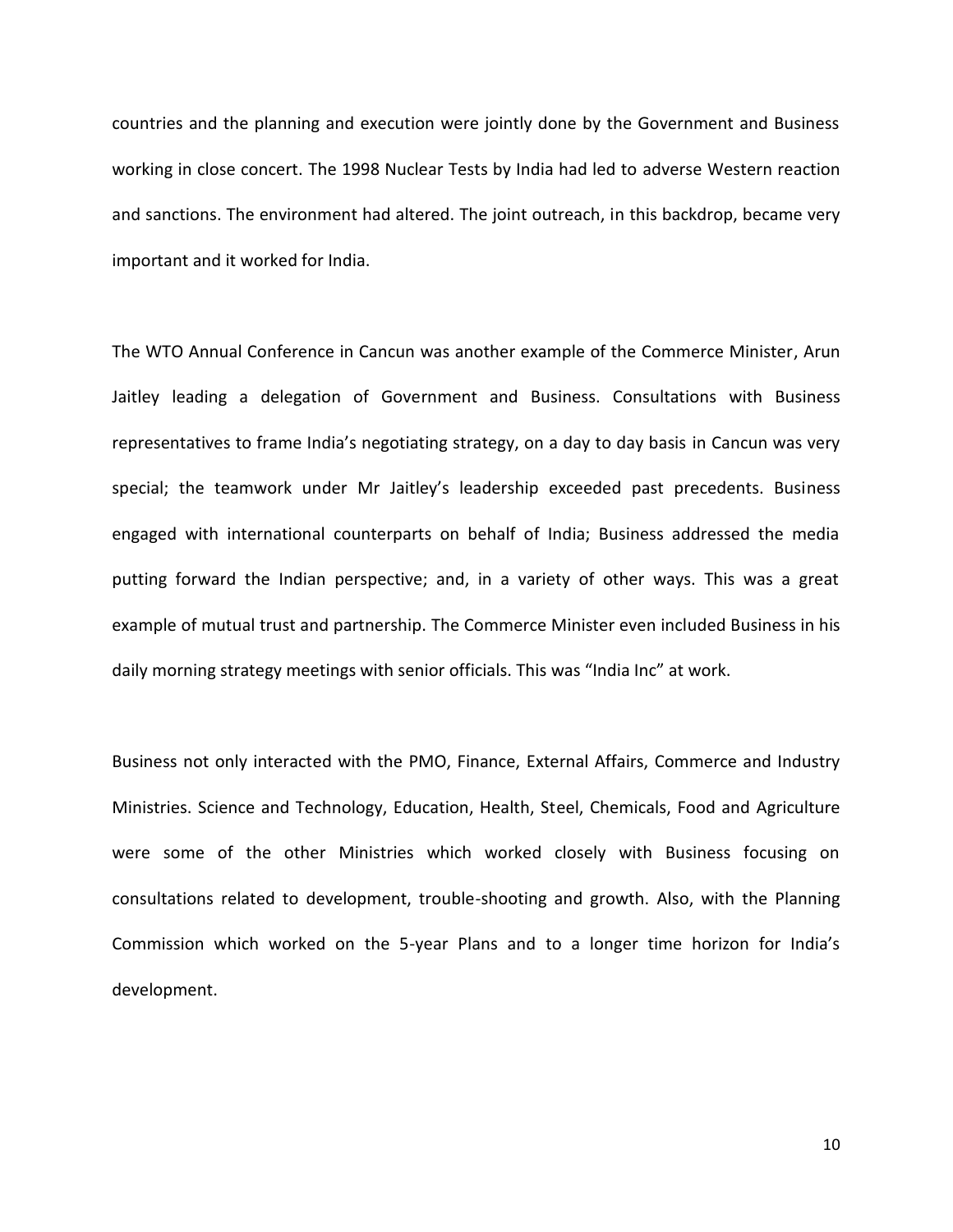### **Being Non-Partisan**

Business also learnt how important it was to be non-partisan inspite of the fact that the Congress Party had governed at the Centre in New Delhi since 1947-1977, 1980-1989 and 1991- 96. Business learnt about the sensitivities of political parties and how to engage without becoming politically aligned. This was essential learning and practice to maintain continuity of cooperation with successive Governments and their leaders.

A specific example of this was the 1991 suggestion by Dr Manmohan Singh to CII to engage Members of Parliament of different political parties and brief them on Economic issues. This became a regular activity with MPs of different States. In August 1991, at the first-ever, structured Dialogue with West Bengal MPs essentially from the Communist Parties, CII was told by them that it was selling out the country by promoting and supporting liberalization. Countering this with data was critical and it was done.

Irrespective, the process of Dialogue with MPs continued quietly and, over the years, there was positive cross-party support to economic reforms. It was hard work. It was sustained with meetings being held during Parliament Sessions, usually the venue being the State Bhavan (Guest House) which was convenient to the MPs. Several meetings were held using the State language since many MPs were not familiar with the English language.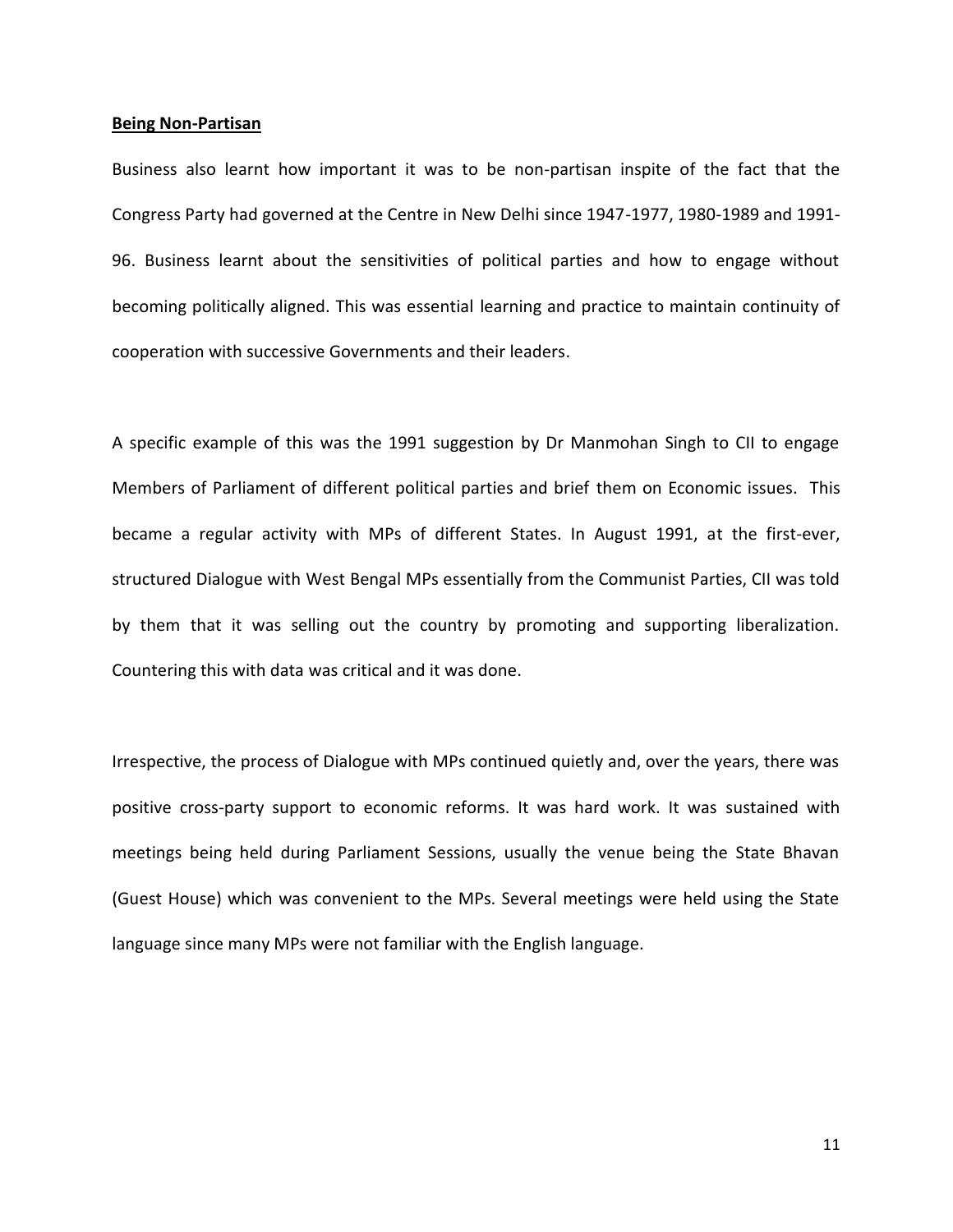It was a huge challenge that Dr Manmohan Singh, then-Finance Minister, had posed. The enormity of it dawned on Business Leaders with the passage of time but this initiative was continuously deepened. It still carries on, 25 years after it began.

Ironically, the West Bengal Chief Minister, of the Communist Party (Marxist), some years after 1991 nominated the Chief Executive of a Business Organization-CII-to head a major joint sector company-Haldia Petrochemicals - reflecting trust and confidence of the Communists!

### **Public Private Partnership (PPP)**

Another new initiative of the 90s was the concept of PPP. It started with Infrastructure Investments and, later extended to other areas of activity, e.g, Skills and the Quality Council. In regard to Infrastructure, the concept of shared financial and responsibility but the success ratio was low. Largely because there was lack of clarity on mutual rights and responsibilities. It was not meant to be Government funds for Private Sector Projects, though that was certainly part of the story.

Another PPP initiative related to relatively new initiatives such as Skills Development. The NSDC ( National Skills Development Corporation) is one such with 51% equity from Private Sector Institutions and 49% from Government. A Private Sector Chairman as well as CEO with a Joint Board. Another experiment was the Quality Council of India (QCI) with a Private Sector Chair and executives. But, both function with the concerned Ministries, e.g, a) Skils and b) Industry and the mutual confidence and trust level is way below what it needs to be. Ministries, therefore, tend to intervene and the Private Sector persons resent this.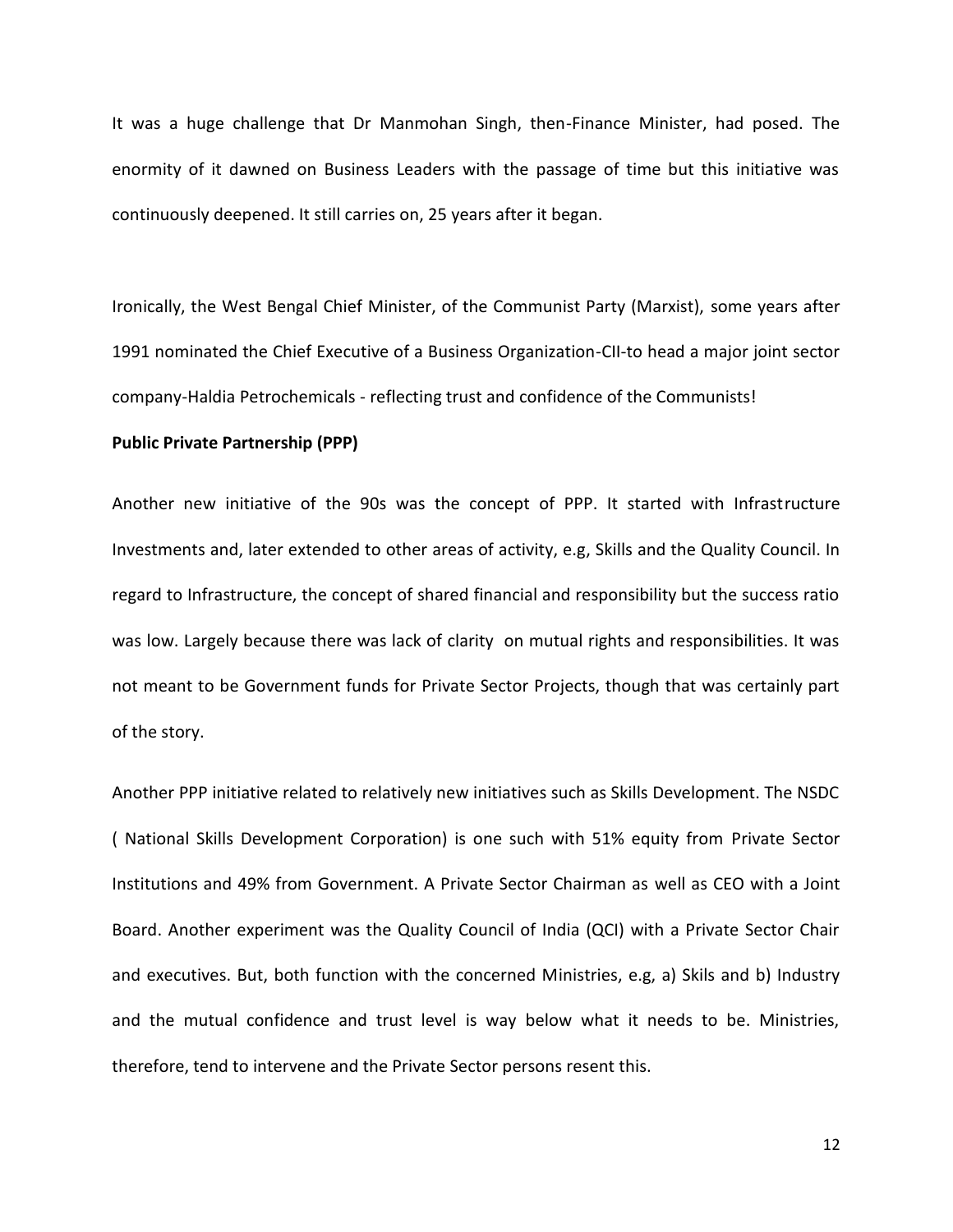PPP has therefore yet to establish itself as a Trust- based successful operation.

### **2004-2014: Ups and Downs**

The 2004-2014 period of Dr Manmohan Singh's Prime Ministership witnessed many formal meetings but, perhaps, not the same quality and depth of Government/Business informal consultations and teamwork as during PM Vajpayee's tenure. These formal meetings were not agenda-based. Mostly, a round of views expressed by Business Leaders present. Too many speeches. Too many complaints. Too few new ideas. And, little or no followup action. Negligible outcomes.

Mutual expectations, of each other were not fulfilled, leading to increasing public articulation of Business disappointment with Government especially post-2009. The PM's Advisory Council on Trade and Industry continued to meet but people appeared to be talking at each other, rather than with each other. No question, the earlier teamwork of 1991-96 and 1998-2004 had broken down though formal contact and meetings were held.

One significant occasion was 24<sup>th</sup> May 2007 when Prime Minister Manmohan Singh outlined a 10-point charter of Business Responsibility at the CII Annual Conference:

*"First, have a healthy respect for your workers and invest in their welfare. In their health and their children's education, give them pension and provident fund benefits, and so on. Unless workers feel they*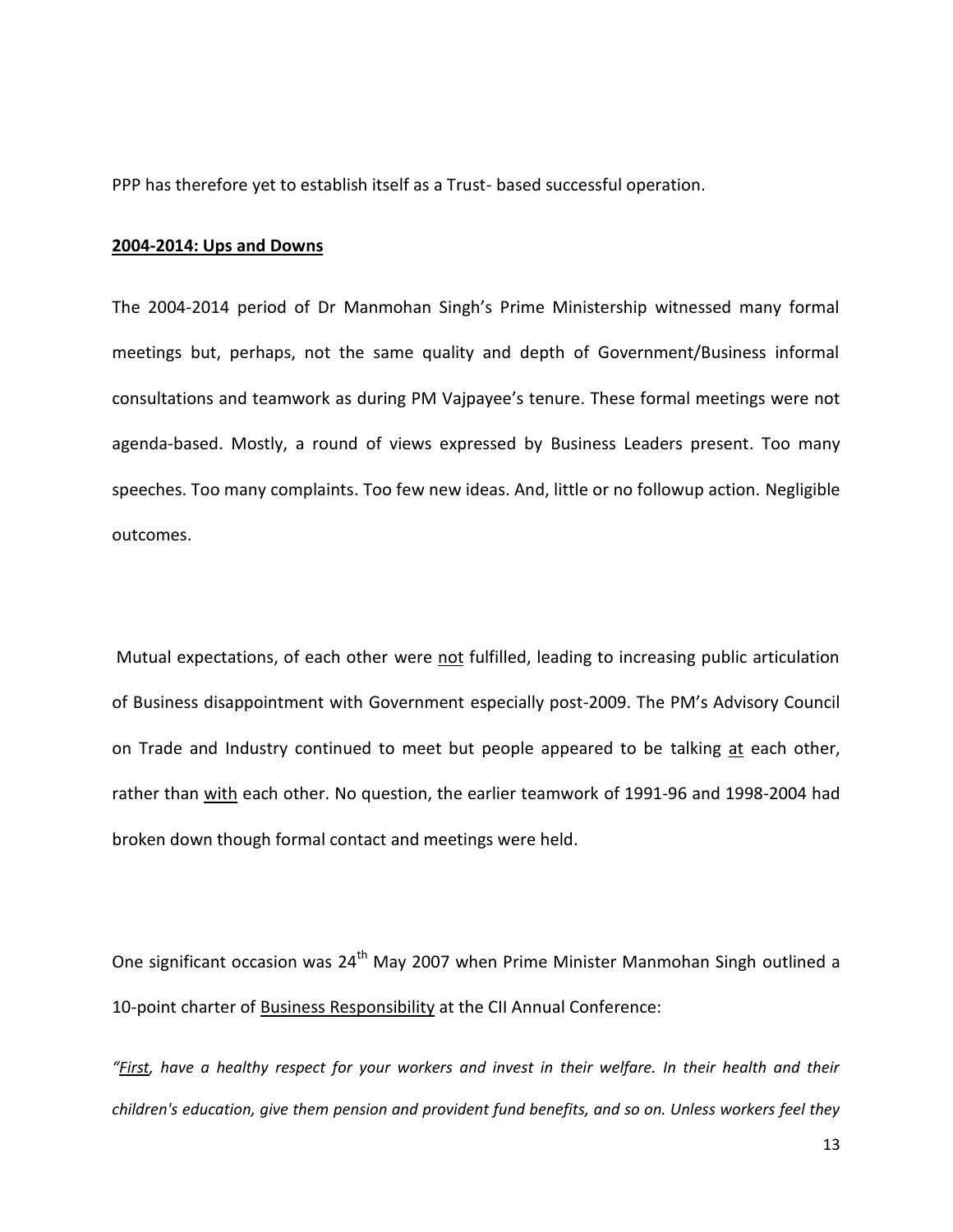*are cared for at work, we can never evolve a national consensus in favour of much needed more flexible labour laws aimed at ensuring that our firms remain globally competitive.*

*Two, corporate social responsibility must not be defined by tax planning strategies alone. Rather, it should be defined within the framework of a corporate philosophy which factors the needs of the community and the regions in which a corporate entity functions. This is not an imported western management notion. It is a part of our cultural heritage. Shri Seshasayeeji quoted Mahatma Gandhi. Mahatma Gandhi called it trusteeship. It is based on the idea that the wealthy have an obligation to society and balance in nature. Responsibilities commensurate with their rights. I am aware that some of our companies are doing creditable work. I compliment them. But we need more such inspiring examples. I appeal through the CII to our industry to come forward in a much more substantial manner and engage extensively in activities which benefit society at large.*

*Three, industry must be pro-active in offering employment to the less privileged, at all levels of the job ladder. The representation companies give to Scheduled Castes, Scheduled Tribes, other Backward Classes, Minorities and Women, in their workforce and staff must increase. I am, therefore, encouraged by CII's Report on Affirmative Action. I commend your example. I hope it will be widely emulated.*

*Its recommendations should be implemented by CII members in a time-bound manner. I look forward to credible results at an early date. You must show sensitivity to those who are physically less-abled, in providing a work-place conducive to their employment. You must employ retired members of our gallant Armed Forces who spend their youth defending our nation but retire at a relatively young age.*

*Four, resist excessive remuneration to promoters and senior executives and discourage conspicuous consumption. In a country with extreme poverty, industry needs to be moderate in the emoluments levels it adopts. Rising income and wealth inequalities, if not matched by a corresponding rise of incomes across the nation, can lead to social unrest. The electronic media carries the lifestyles of the rich and*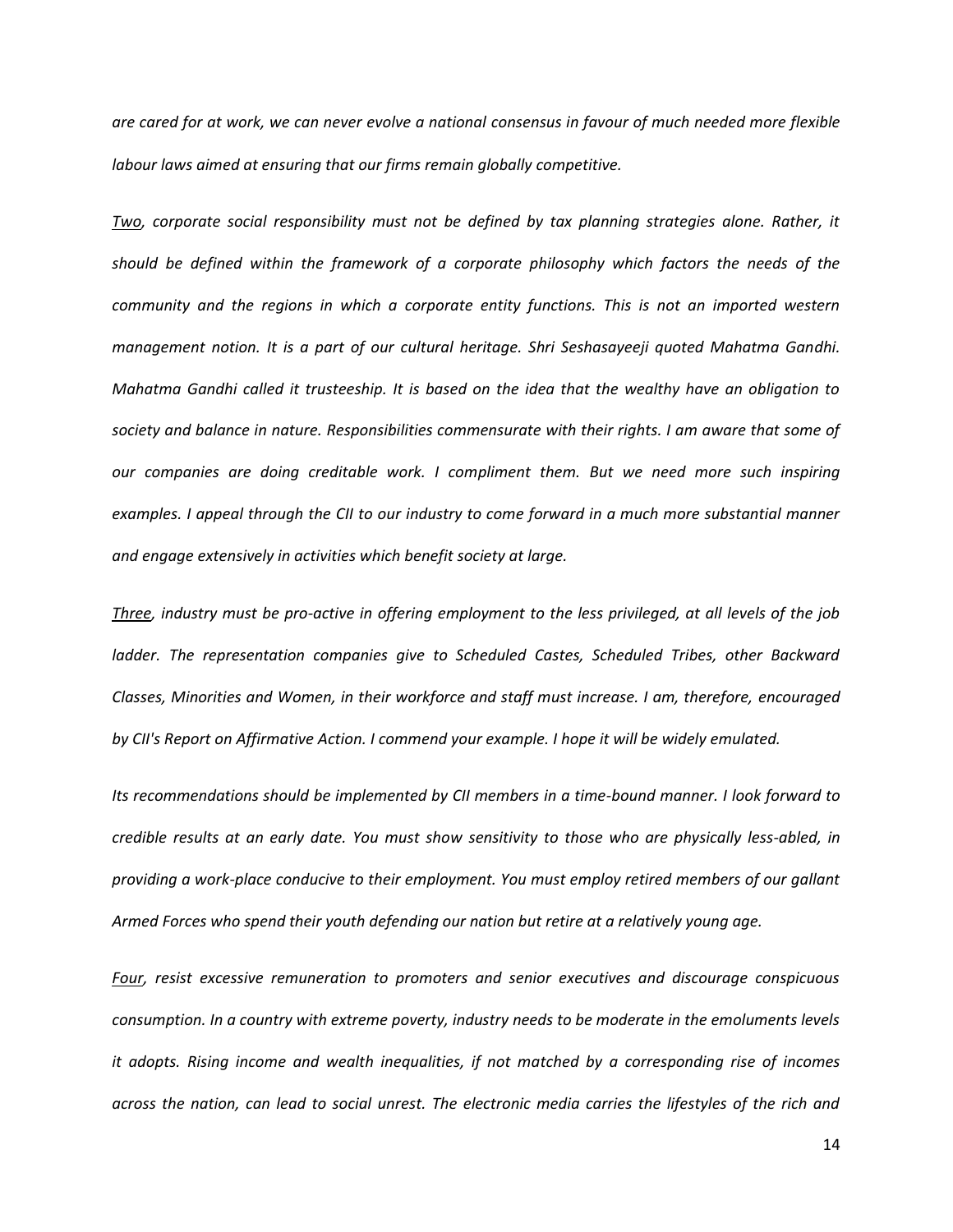*famous into every village and every slum. Media often highlights the vulgar display of their wealth. An area of great concern is the level of ostentatious expenditure on weddings and other family events. Such vulgarity insults the poverty of the less privileged, it is socially wasteful and it plants seeds of resentment in the minds of the have-nots.*

*Five, invest in people and in their skills. Offer scholarships to promising young people. Fill young people with hope in their future. High rates of growth mean nothing for those who are unable to find employment. We must invest in skill-building and education to make our youth employable. Here too, I appreciate the CII's initiative CII in upgrading ITIs. This is a very good beginning, but there is more to be done. Indian Industry must allocate sufficient resources to skill development, either managing ITIs or setting up a network of Greenfield Skill Development Centres across the country. CII's current efforts need to be multiplied a 1000 times and Indian companies need to allocate resources for this vital work of building the capabilities of India's youth.*

*Six, desist from non-competitive behaviour. The operation of cartels by groups of companies to keep prices high must end. It is unacceptable to obstruct the forces of competition from having freer play. It is even more distressing in a country where the poor are severely affected by rising commodity prices. Cartels are a crime and go against the grain of an open economy. Even profit maximization should be within the bounds of decency and greed! If a liberalized economy has to succeed, we must give full play to competitive forces and the private sector should show some self-restraint in this regard.*

*Seven, invest in environment-friendly technologies. India's growth must be enhanced and, yet, our environment and ecology must be protected and safeguarded for our future generations. Industry has an enormous role to play in this regard. Evidence shows that many of our companies are becoming increasingly environment friendly. Our track record in resource use is good, but must improve further. Conservation of natural resources is a national mission. Industry can and must provide leadership on this*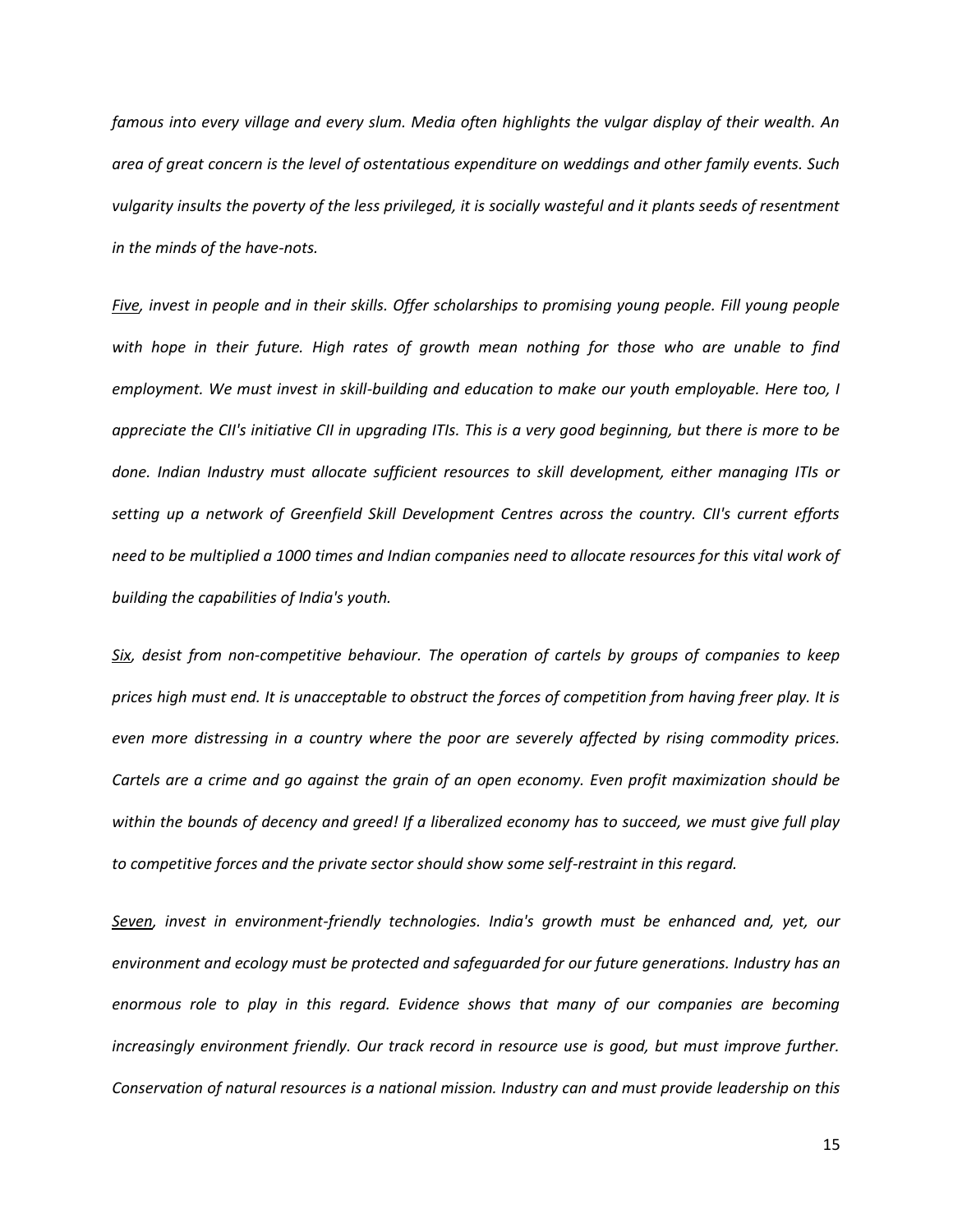*front. As a country of a billion plus people, with a scarcity of natural resources on a per capita basis, we cannot afford the wasteful lifestyles of the Western world. Conspicuous consumption must be reduced not just because it is socially undesirable at our level of development but also because it is environmentally unsustainable.*

*Eight, promote enterprise and innovation, within your firms and outside. If our industry has to make the leap to the next stage of development, it must be far more innovative and enterprising. The success story of the last two decades has been the emergence of a large number of first generation enterprise. As industry aims to master increasingly complex technologies and becomes organizationally more complex, it must try to maintain its competitive edge by investing in R&D and innovation and promotion of enterprise. While government can do its bit, the larger burden is on industry.*

*Nine, fight corruption at all levels. The cancer of corruption is eating into the vitals of our body politic. For every recipient of a bribe there is a benefactor and beneficiary. Corruption need not be the grease that oils the wheels of progress. There are many successful companies today that have refused to yield to this temptation. I commend them. Others must follow. Businessmen who enter politics should erect a Chinese wall between their political activities and their businesses. CII should develop Codes of Conduct for their members with respect to business practices and for control of corruption.*

*Ten, promote socially responsible media and finance socially responsible advertising. Through your advertisement budgets and your investments in media you can encourage socially responsible media to grow and to flourish. You can promote socially relevant messages and causes.*

*These are 10 areas in which industry leadership can go a long way to ensure that our growth process is both inclusive and broad-based. This is not an exhaustive list. You may wish to add to it, and adopt your own Social Charter for inclusive growth. The objective of such a Social Charter would also be to encourage a culture of saving and investment. A culture of caring, sharing and belonging. We must end*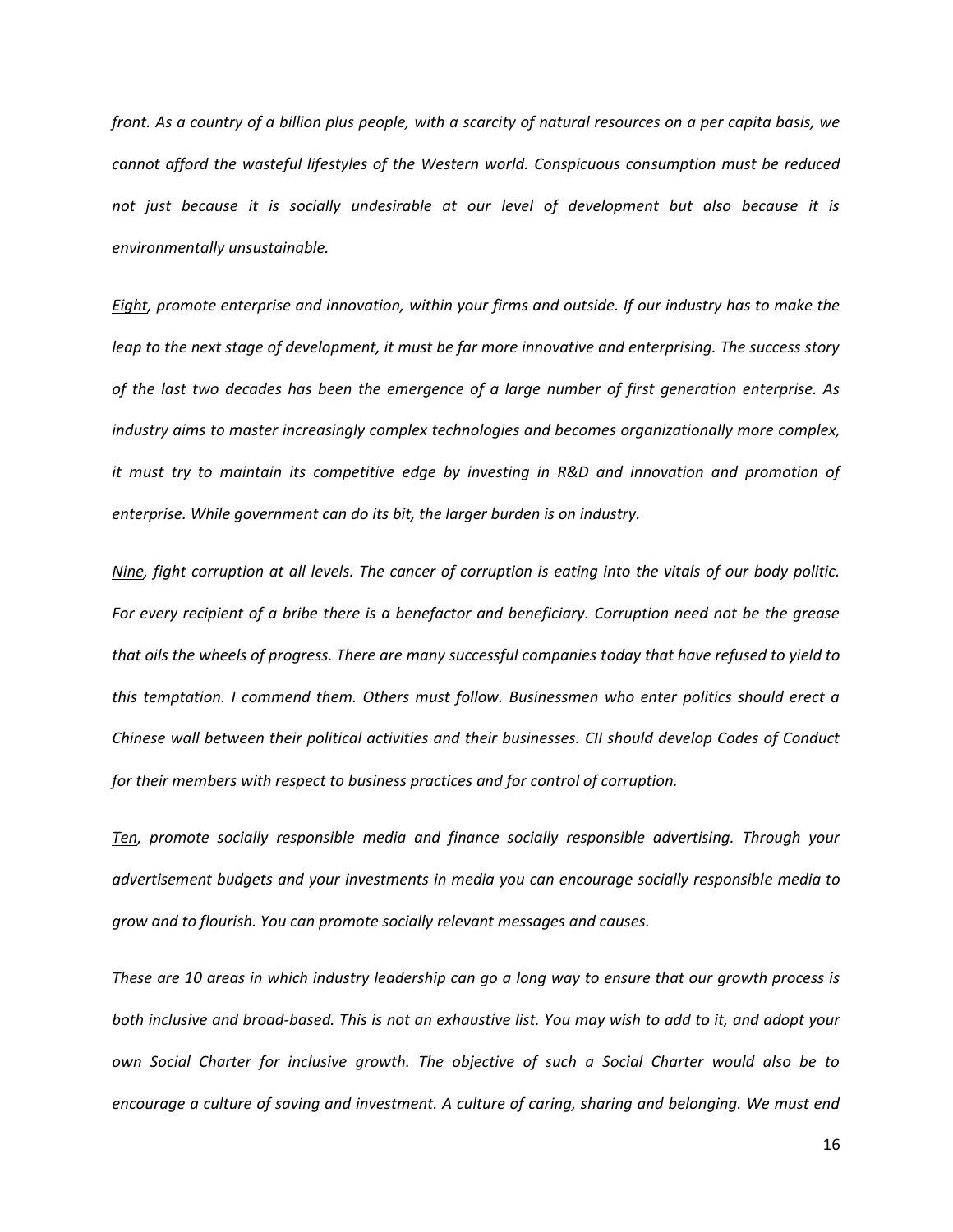*forever the debate whether our country's march of progress has benefited India and not Bharat. India is Bharat."*

This was a huge initiative by the PM to reach out to Business to integrate itself with national development goals and this 10-point Charter still holds good.

The media, sadly, reacted adversely to the PM instead of welcoming his ideas. Business, too, responded less than enthusiastically, thus losing a great opportunity to align with National Interest and take new leadership in the country's growth process. This adverse to lukewarm reaction led to Government stepping back from deepening its Dialogue with Business. The PM certainly withdrew.

# **Track II Dialogue**

Again, the only significant "success stories" were, outside media attention, in the successful efforts to forge defence and nuclear cooperation between India and USA and the new beginnings with Japan. The Track 2 bilateral Strategic Dialogues played a part, quietly. But the focus and ambit of these Dialogues were on foreign policy areas, not domestic policy. PM Manmohan Singh supported this process and, in fact, asked that a Dialogue with Japan be initiated.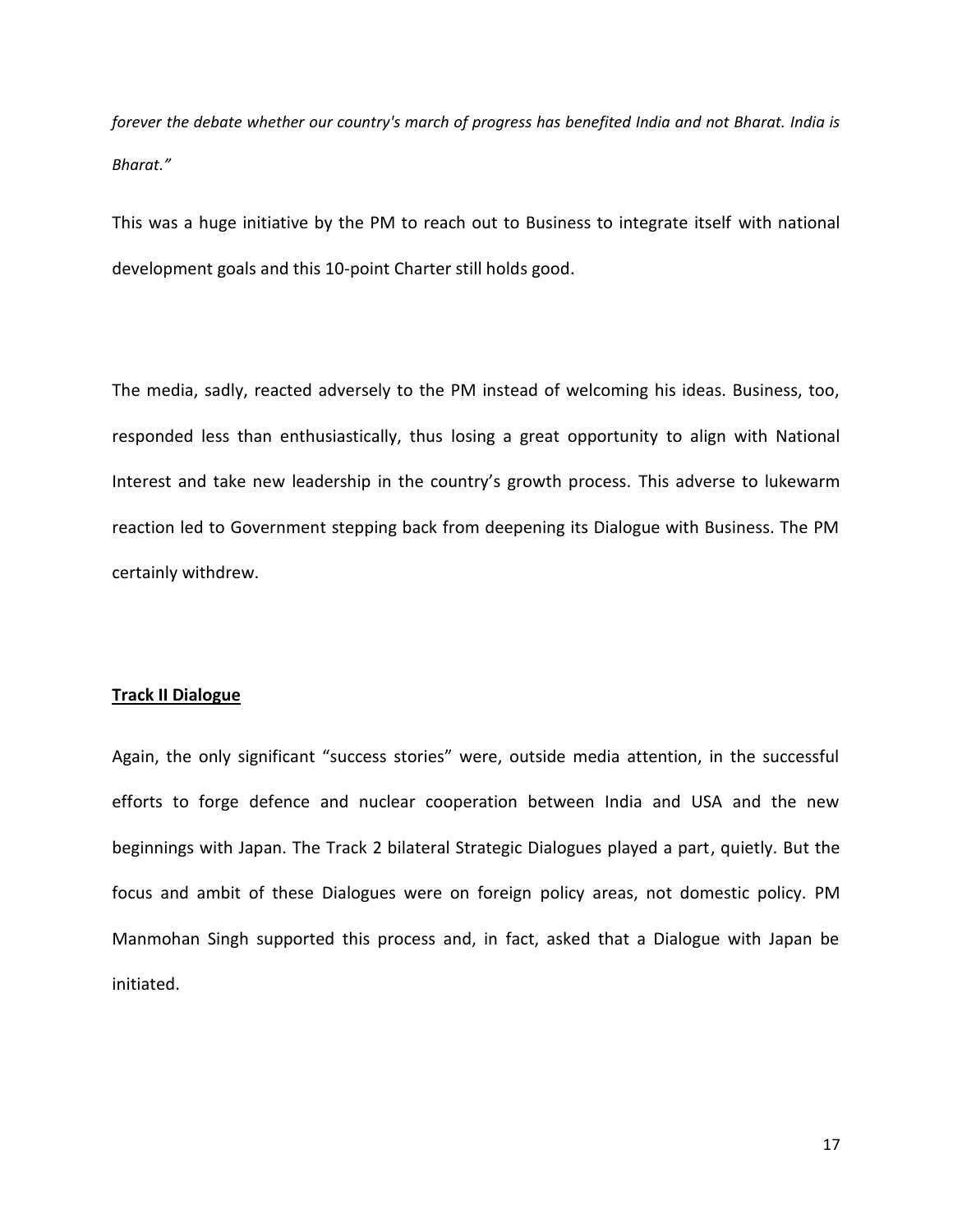This process of international engagement to deepen India's significant bilateral relationships was very much a Government-Business informal partnership. USA, Japan, China, Singapore, Turkey, Bhutan, etc were covered in a sustained effort. And, the results have been positive.

### **The States and Business**

In looking at Government/Business relationships, the state governments must not be ignored.

Over a period of time, States have become increasingly conscious of the need to strengthen the State Economy and, in that, the role of Business to fuel Investment, to give access to corporates outside India and the State, to project the State, etc, are key partnership agendas.

One constant aspect was cooperation to organize State Investment Promotion Conferences. Another was to organize Trade Fairs/Exhibitions which focus on State resources and help to project these.

But, a classic example of State-Business partnership was set in motion in the late 90s between the Andhra Pradesh Government of Chief Minister, Chandrababu Naidu and CII. The two came together to set up a Joint Task Force with the Chief Minister as Chairman and the CII President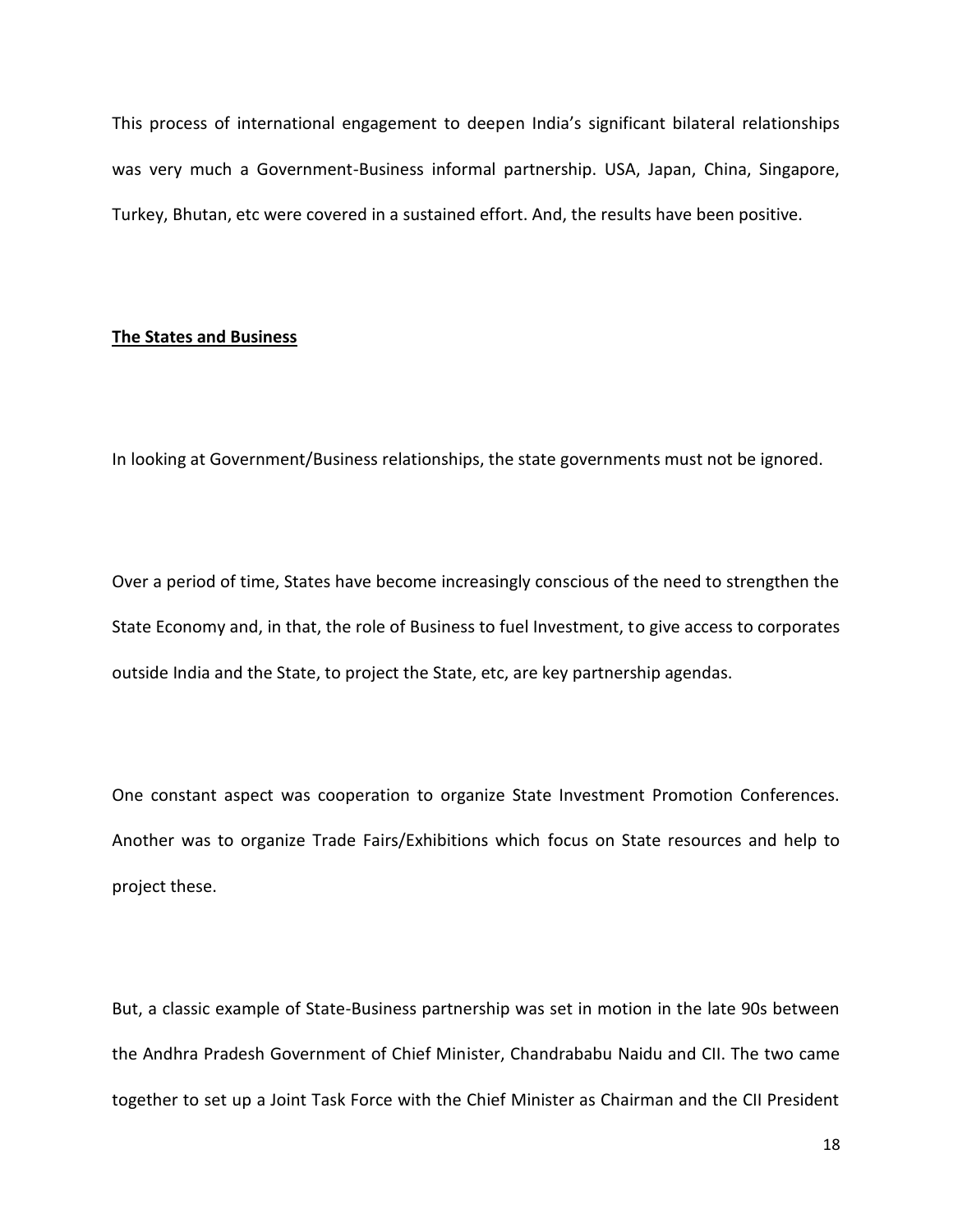as Co-chair. The Task Force had the Industry Minister of the State, Chief Secretary, Industry Secretary and other senior officials plus select CEOs from CII's membership.

This Task Force worked like a Board of Directors discussing every aspect of the State's economic development and strategy. Amongst other achievements, Andhra Pradesh became the first State to become a member of the World Economic Forum, Geneva and the Chief Minister participated in the Davos Symposium each year, meeting CEOs of the world individually, inviting them to invest in the State and, literally, working from 7am to midnight every single day. In all of this, CII provided constant support.

This model was also extended to specific country-focused initiatives with countries like USA, Japan, Singapore, etc as joint endevaours.

This first-ever joint task force was followed by a number of other States following similar models. A unique partnership strategy and structure.

There are varying models of such partnership. At one extreme, control exercised by Government with execution by Business. Or, alternatively, joint consultation and implementation by Business which is given more trust and space.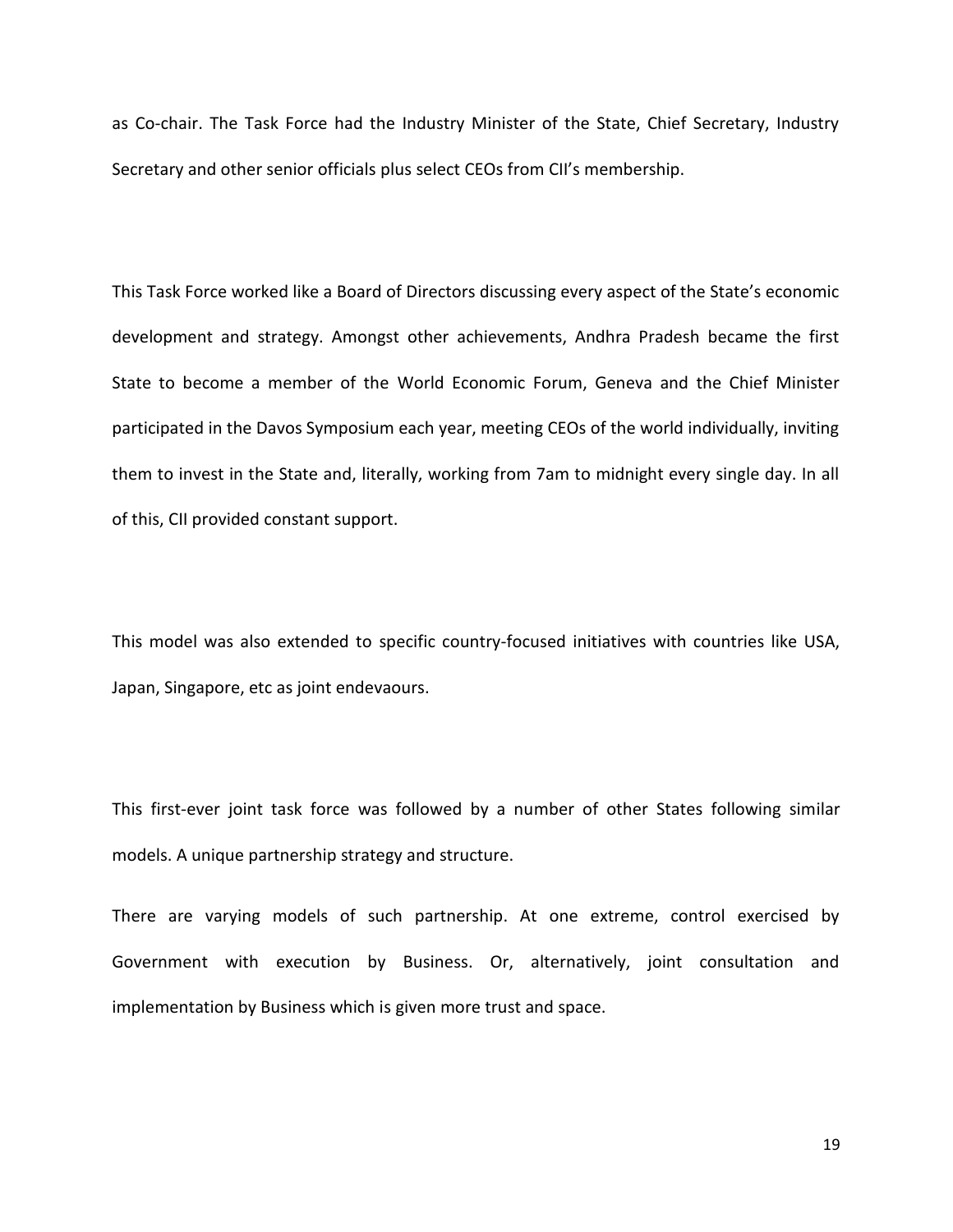A very welcome way is when the Chief Minister and his/her senior officials actually brainstorm on strategy and plans with Business and, then, by and large entrusts the work going forward to the Business Organisation. Regular review meetings are, of course, a "must".

States have come a long way in projecting themselves as investment centres and, across India, there is inter-State Competition. All to the good.

### **Now, the Present**

The 2014-16 period under PM Narendra Modi has seen a somewhat different type of relationship emerging between Government and Business. Clearly, there appears to be far greater centralization of decision-making with the tendency to seek the PM's view and directions much more than before. This is a new phenomenon perhaps understandable in a new Government with a new leader.

MNC CEOs seem to have been able to meet the PM but not so Indian CEOs. This strategy has been unclear to Indian Business which had hoped for a close "connect" and dialogue with the PM. Institutions of Industry met the PM in 2015. These seem to have been one-off meetings. Not a regular Dialogue process. Business clearly seeks to have a regular Dialogue since the PM, personally, is very focused on the Economy.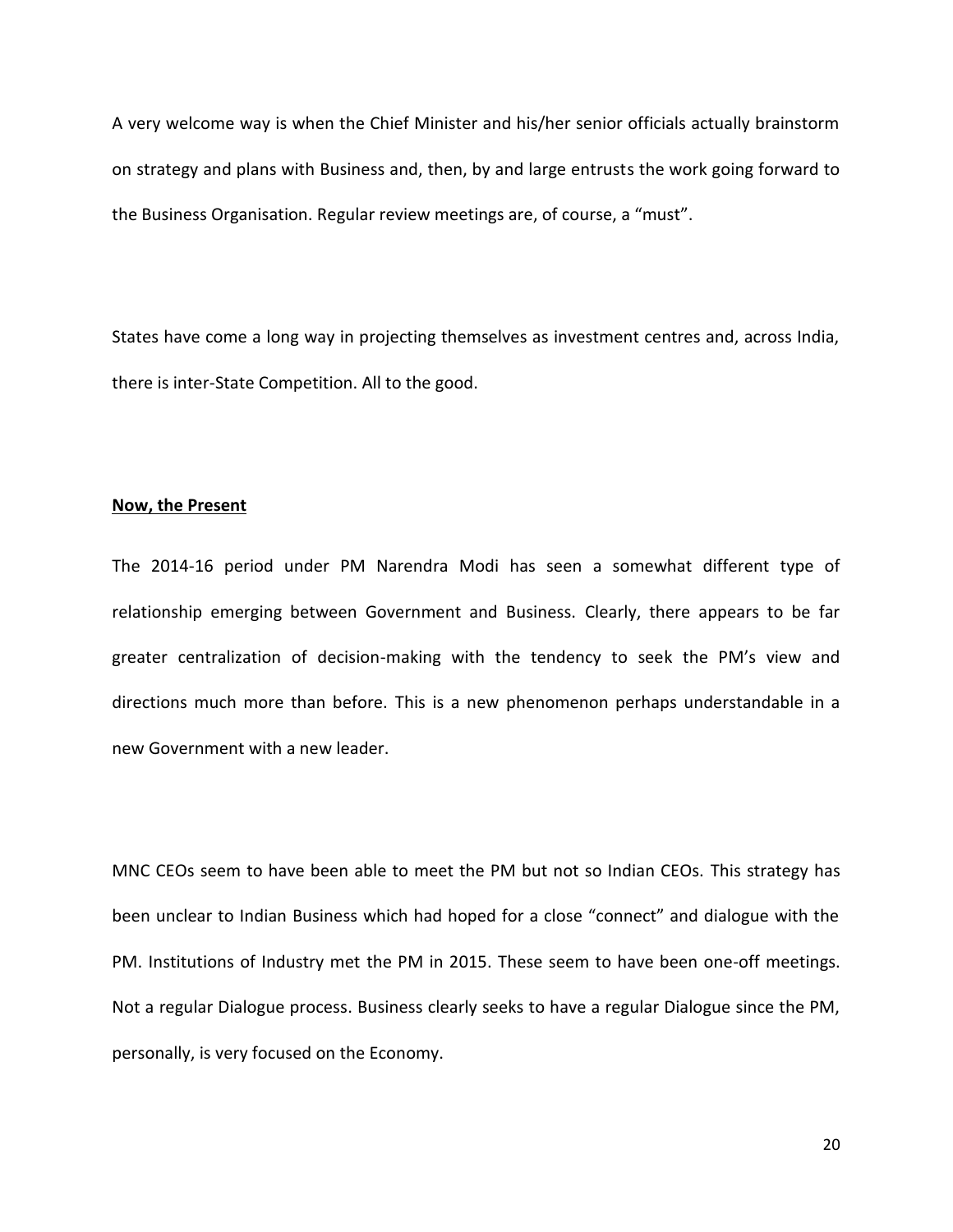What is not clear is whether Business brings new data and ideas to such a Dialogue. Also, whether Business uses such valuable opportunities to "whine" about problems and constraints rather than talk of future strategy. Business needs to add value, which means data, analysis and ideas. These would enhance their position in connecting to Government which, in turn, would respect such value addition. Research backup for Business to make a difference is critical.

The expectation of the PM from such a Dialogue is also unclear. Is it a "listening brief"? Is it a two-way Dialogue? Is it to communicate clear messages to Business in terms of expectations of Government? Or, a mix of all of these?

Business have supported mega events of Government relating to Make In India and other initiatives. Make in India, Swach Bharat (Clean India), Smart Cities, Skills Mission are some major Missions of the current Government and Business is associated. But, the quality and depth of Business involvement is unclear. These seem to be essentially Government led. Individual, selected CEOs have also travelled with the PM to some countries where CEO forum meetings have been held. It is known that the PM has also made time on some of his overseas visits to interact with the Indian Business Delegation.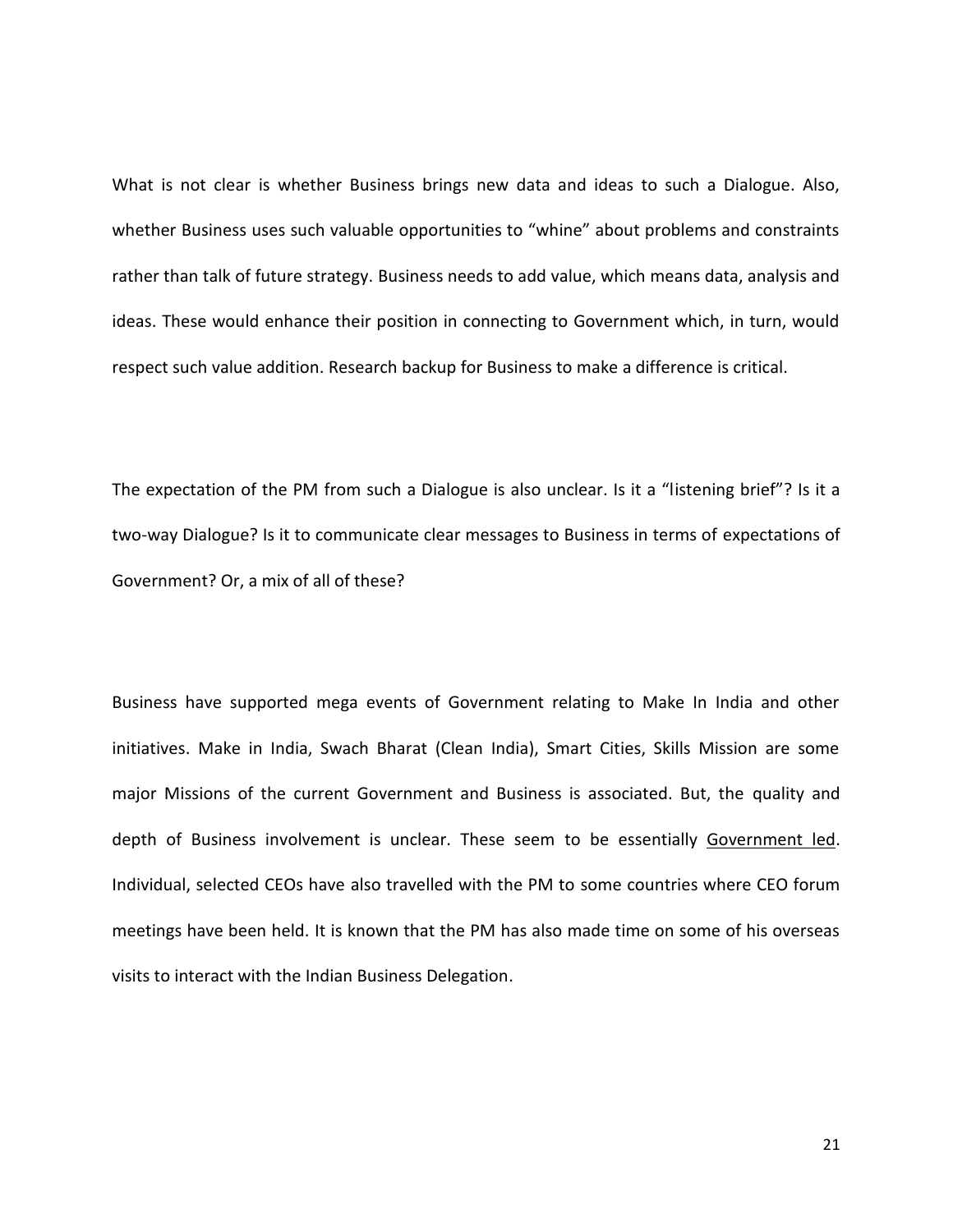There is also a change in the psychology of Business Leaders. Many corporates have become giants. They want to interact with the PM because they see him as powerful and decisive. Big Business have big egos, more than ever before.

But, the consultation process appears to be essentially with the Finance Minister who is, of course, very important. Sadly, less so, with the Commerce and Industry Minister. Least of all with the PM though his Principal Secretary and other PMO officials are engaged. In the 90s, Business Leaders were comfortable working with even mid-level officials. Currently, the focus seems to be on Ministerial-level engagement. One reason could be the frequent transfer of officials.

Perhaps, it is early days and the Government is yet to settle into a "Trust" – based relationship, a "Partnership" - based with Business as distinct from an "Event"-based engagement. Time will tell. But, clearly, soft sounds of disappointment have been emerging from Business about the lack of deep engagement with the PM and the Government. Perhaps, expectations of Business were excessive in 2014 and, in retrospect, it needs to be remembered that PM Narasimha Rao, PM Atal Bihari Vajpayee and PM Manmohan Singh all met Industry and Business infrequently. There was no rationale to expect differently from PM Modi.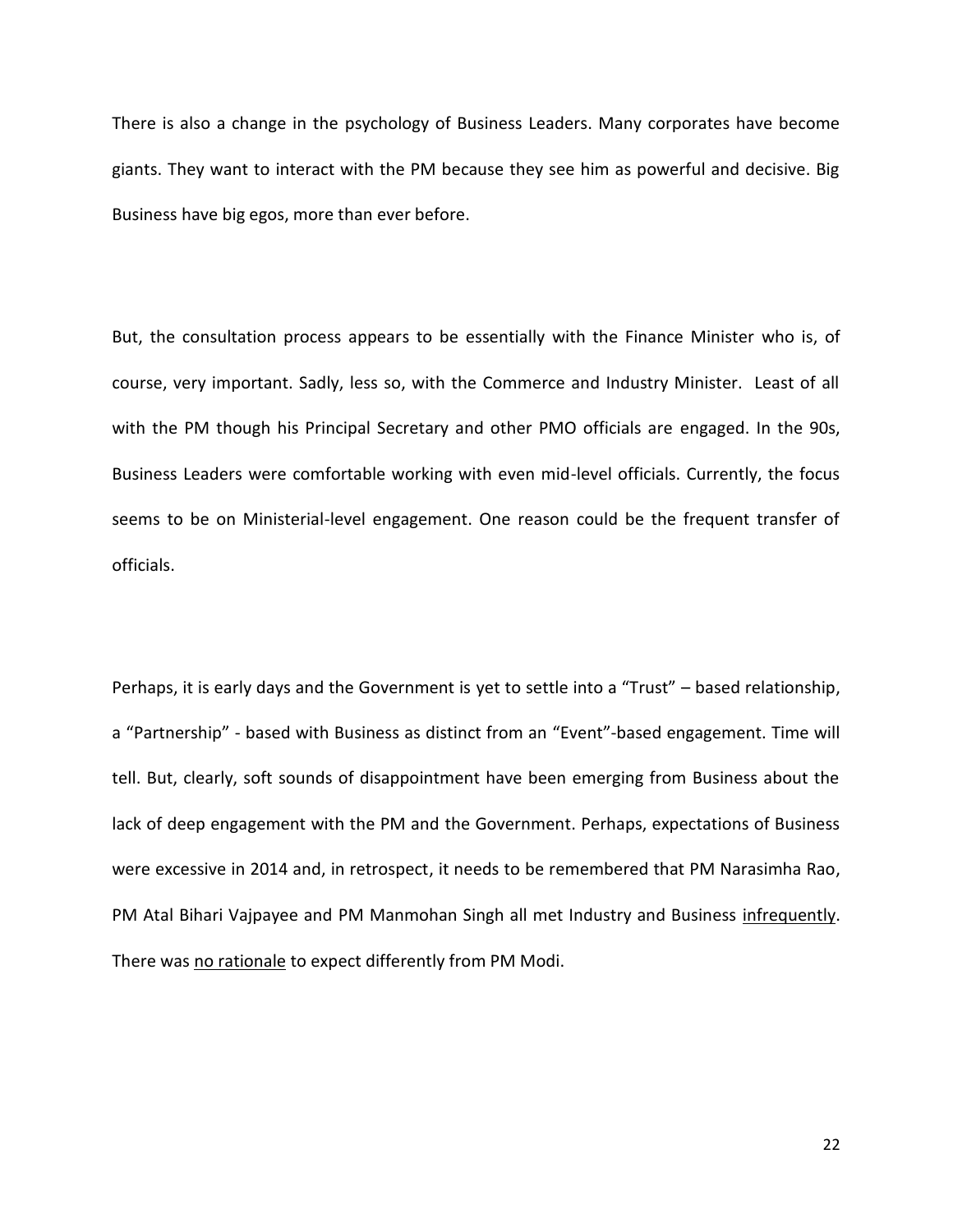At one level, with Deregulation and a steadily opening economy, the role of the private sector has incrementally increased in the National Economy. But, on the other hand, distance between Government and Business remains. It does not appear to be 'India Inc' at work which is sad. And, it needs to be so, based on clearly understood guidelines and boundaries, mutually accepted and followed. Bringing Government and Business together, in a transparent, non crony, team is the way forward. India has yet to achieve this, currently.

One of the challenges for Business has always been the sensitivity of government to public (as distinct from private) criticism or different of views. Often, Business is "Pulled up" for media reports of criticism of government policies and procedures.

Or, sometimes, the "cold shoulder" treatment is meted out by way of "non-response" and avoidance of meetings and contacts. Ministers have been known to cancel, at last-minute, engagements and meetings with Business to show displeasure.

And, sometimes, calls are received by Business to bring out advertisements or press statements supporting the Government. These are done but with reluctance and resentment.

The best strategy, learnt over many years of experience of dealing with different governments, is to engage in quiet Dialogue. Out of media attention. Private. Informal. Frank, but not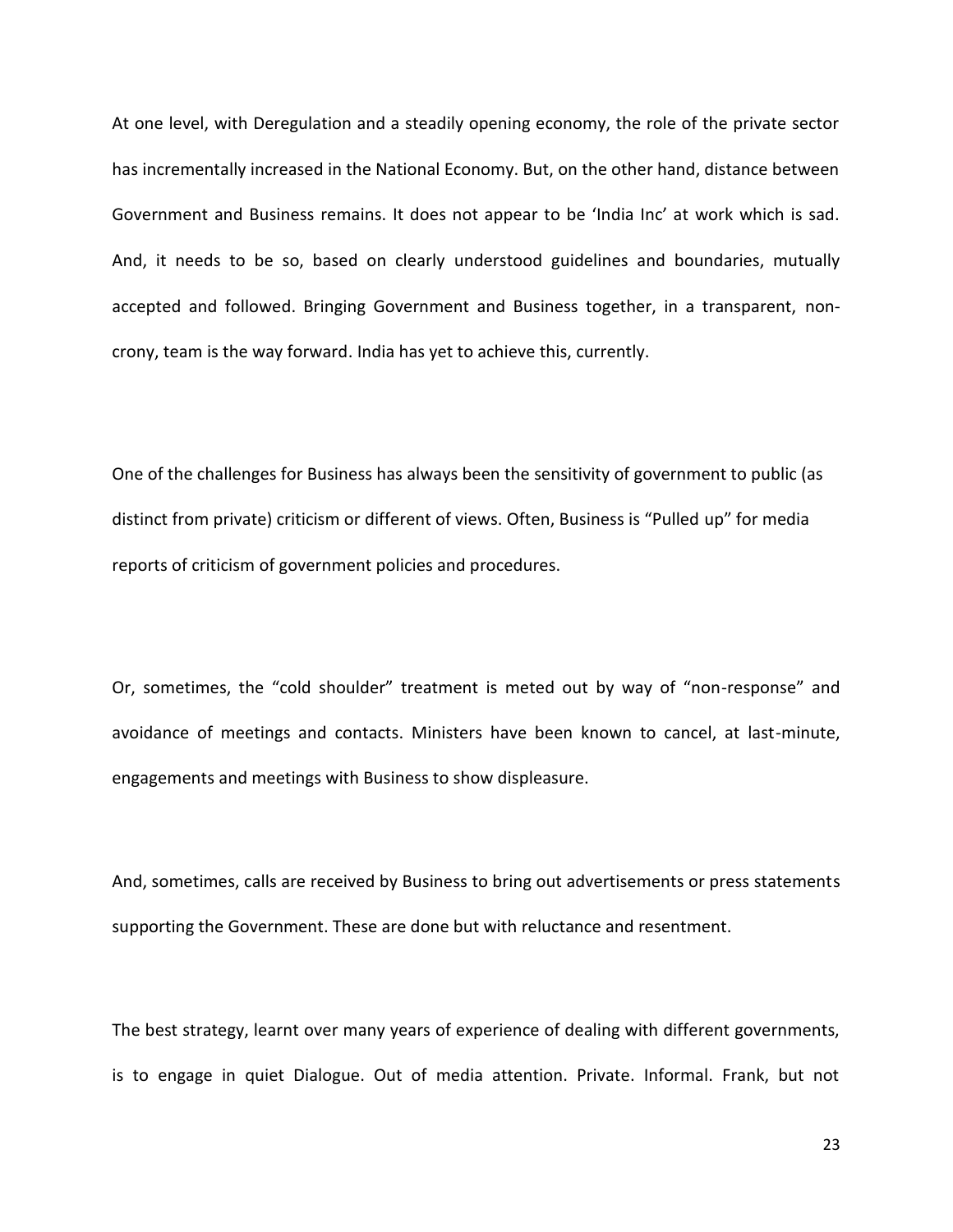offensive. Solutions are achieved. Egos are not bruised. Confrontation is avoided. Public positions not adopted. Again and again, quiet Dialogue has led to consensus being worked out, to mutual satisfaction. What is important is to set up a system and structure (not be ad hoc) for this to happen.

Business also has a constituency which pushes for publicly expressed critical statements. This has always been a "No-win" game. It actually sets the Government-Business relationship back in time and, then, it takes long to rebuild and renew the Dialogue and Trust.

Government, too, has had ministers and officials who like to take a swipe at Business at public events because these make media headlines. It leads to Business withdrawal from Dialogue, getting into a shell and quietly resenting the criticism of Business.

All of this is immature, unnecessary and unwise. Government and Business need each other to strengthen the National Economy and the Social and Economic Development process in the country. They are two sides of the same coin. Both need each other. To remember this fact of life and stick to Dialogue, irrespective of Media pressures (and the short-term attractiveness of Media headlines) is the real need.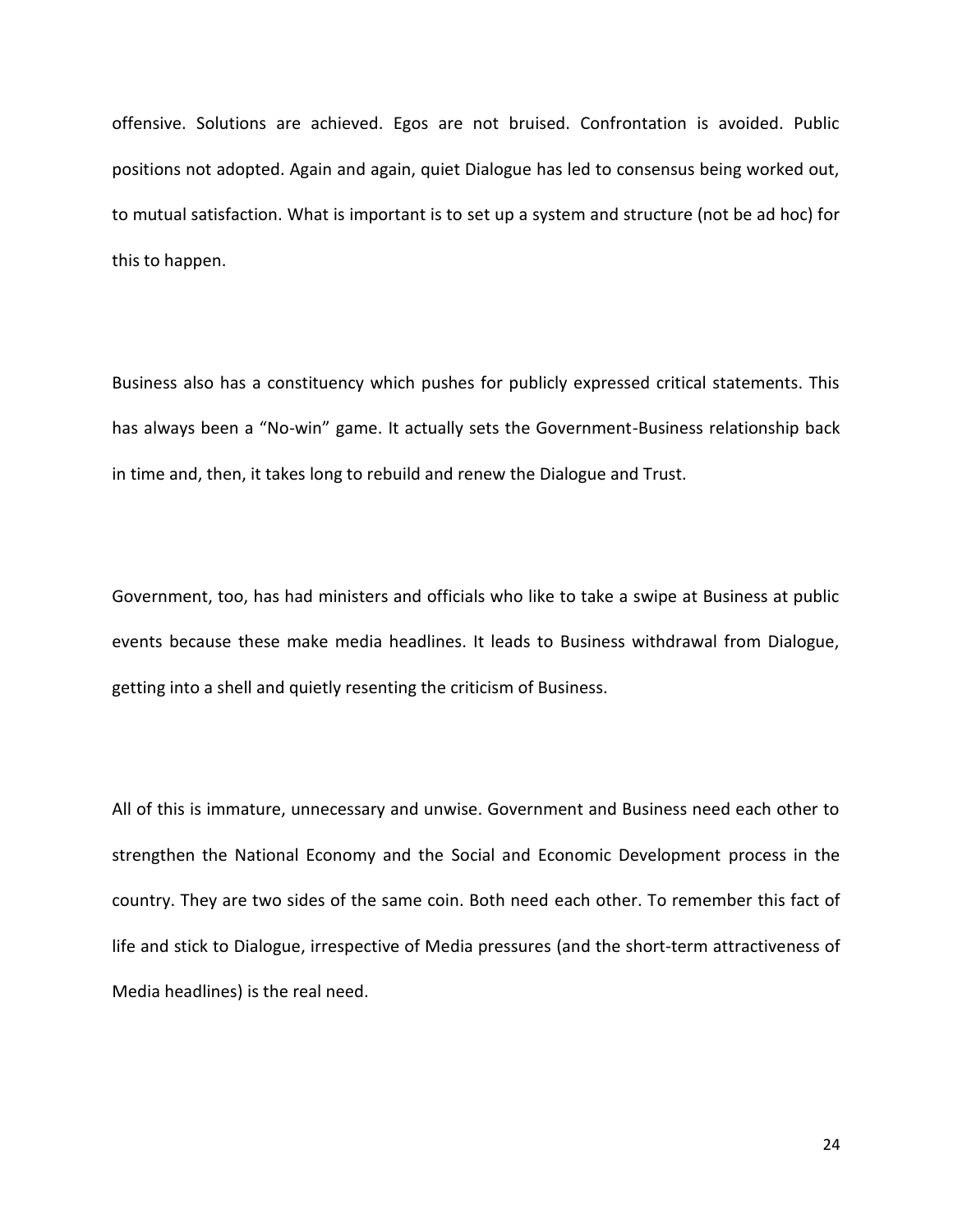Unfortunately, private, quiet Dialogue is often seen, by those not in the room, as mysterious and sinister, implying that deals are being done quietly and without taking into account all views. To make Dialogue work, it has to include a group of persons from both sides. It cannot be a one-to-one exercise.

This is particularly so, since Business' societal image is generally unfavourable and negative. Barring rare exceptions, Business is perceived as selfish and self-centered; driven by profit and material gains; short-term in targets; adding to inequality by huge disparity in emoluments between CEOs and employees; avoiding taxes; not treating Labour right; not generous in contributing through finance and effort to deal with crucial national challenges such as Education, Healthcare, Skills Development, Sports, etc. As a result, these negative images impact on Government's willingness to engage deeply and fully. Often, Government is necessarily selective in collaborative efforts based on the level of trust.

At the same time, there is growing recognition in Government that it needs this Partnership. It wants this Partnership. It is for Business leadership to earn Trust on a sustained basis through self-regulation and self-discipline, through the right actions, not just words.

This is a huge challenge for Business and its Leadership. To introspect and review its own actions and policies and turn a new leaf.